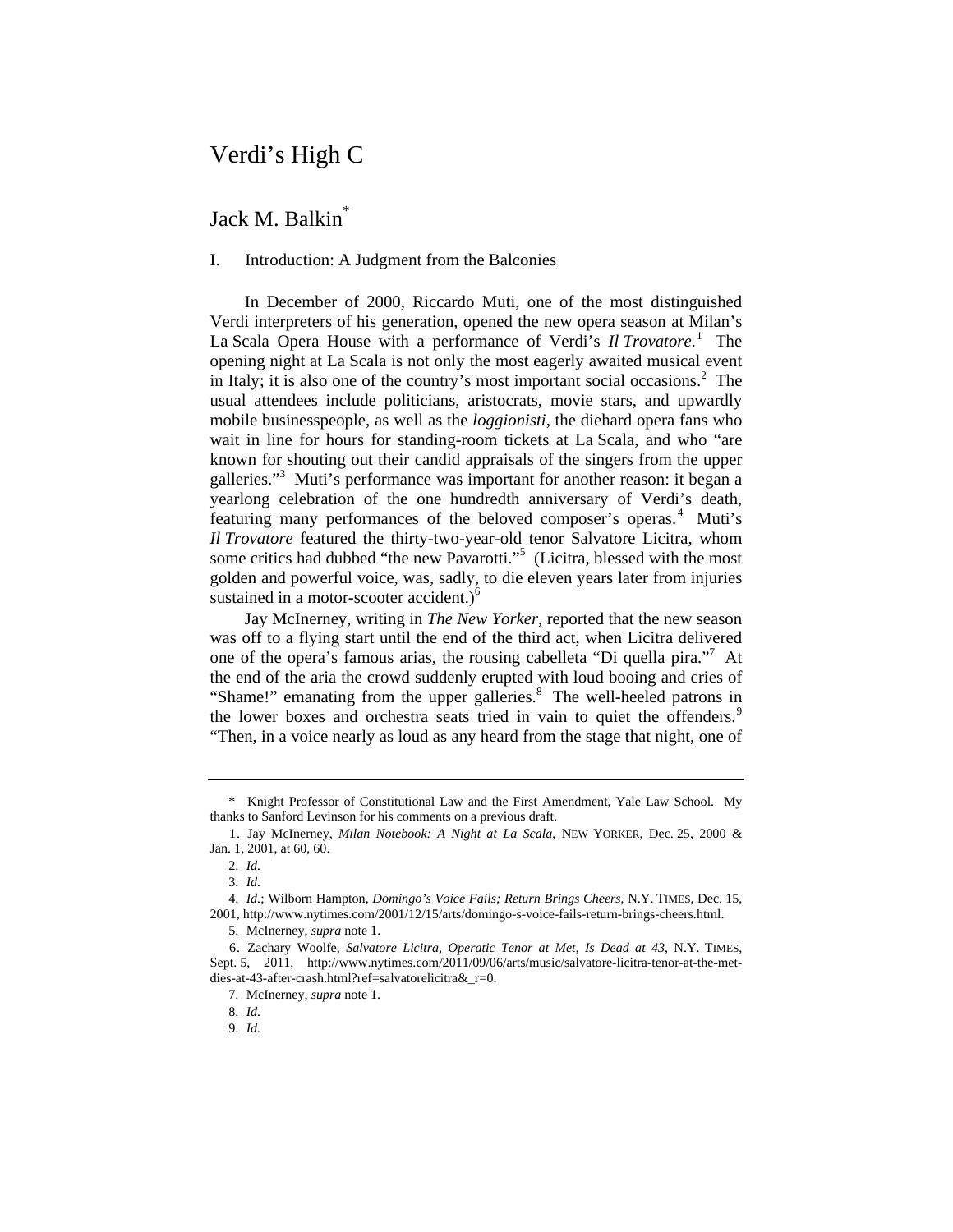the *loggionisti*, a bank teller named Mauro Fuolega, shrieked, 'It's the conductor's fault!"<sup>10</sup> Muti indignantly stopped the performance and glared up at his critic in the gallery.<sup>11</sup> "Let's not turn Verdi's centennial into a circus," he declared, and he resumed conducting the opera over the murmurings of the shocked audience.<sup>12</sup>

What had just happened? It turns out that it was a dispute about interpretation. Licitra did not sing a high C, "the famous *do di petto*, with which tenors have traditionally ended" the aria.<sup>13</sup> (The term *do di petto* means "C from the chest," the idea being that the tenor employs his chest register—a difficult feat—rather than using his head register and singing falsetto.)<sup>14</sup> As Mr. Fuolega's exclamation suggested, the problem was not with Salvatore Licitra, who could no doubt have produced the high C with aplomb. Instead, Licitra was following the orders of Maestro Muti, who had told him to sing the G below the high C. Muti's reason was simple: The G, and not the C, appears in Verdi's original score.<sup>15</sup> Verdi's high C, it turns out, is not Verdi's at all; it was added to the opera by later interpreters.<sup>16</sup>

At a post-performance dinner Muti "explained that the *do di petto* [in the aria] had originated with the nineteenth-century French tenor Carlo Baucardé."<sup>17</sup> Other tenors adopted the practice because they wanted to end the third act with an impressive vocal display guaranteed to bring down the house.<sup>18</sup> Eventually it became the traditional method of performing the aria on stage, in concerts, and in recordings.19 Muti, on the other hand, "said that he had considered it his duty to honor the composer's intentions by leaving out the high C."<sup>20</sup> This was not, in fact, the first time that Muti had performed *Il Trovatore* this way. In 1977, at the Teatro Comunale in Florence, Muti had also insisted on the G, and, as Verdi scholar Philip Gossett reports, "all that anyone talked about was the end of 'Di quella pira."<sup>21</sup>

Well, who is right? Is it Mauro Fuolega and other members of the audience, who expect their thrilling high C, or Riccardo Muti, who can point to the text? And how should we go about deciding the question?

<sup>10.</sup> *Id.*

<sup>11.</sup> *Id.*

<sup>12.</sup> *Id.*

<sup>13.</sup> *Id.*

<sup>14.</sup> RICHARD MILLER, NATIONAL SCHOOLS OF SINGING: ENGLISH, FRENCH, GERMAN, AND ITALIAN TECHNIQUES OF SINGING REVISITED 109–10 (1997) (distinguishing the *do di petto* from the use of falsetto).

<sup>15.</sup> PHILIP GOSSETT, DIVAS AND SCHOLARS: PERFORMING ITALIAN OPERA 124 (2006).

<sup>16.</sup> *See id.* 

<sup>17.</sup> McInerney, *supra* note 1.

<sup>18.</sup> GOSSETT, *supra* note 15, at 124.

<sup>19.</sup> *See* McInerney, *supra* note 1.

<sup>20.</sup> *Id.*

<sup>21.</sup> GOSSETT, *supra* note 15, at 124.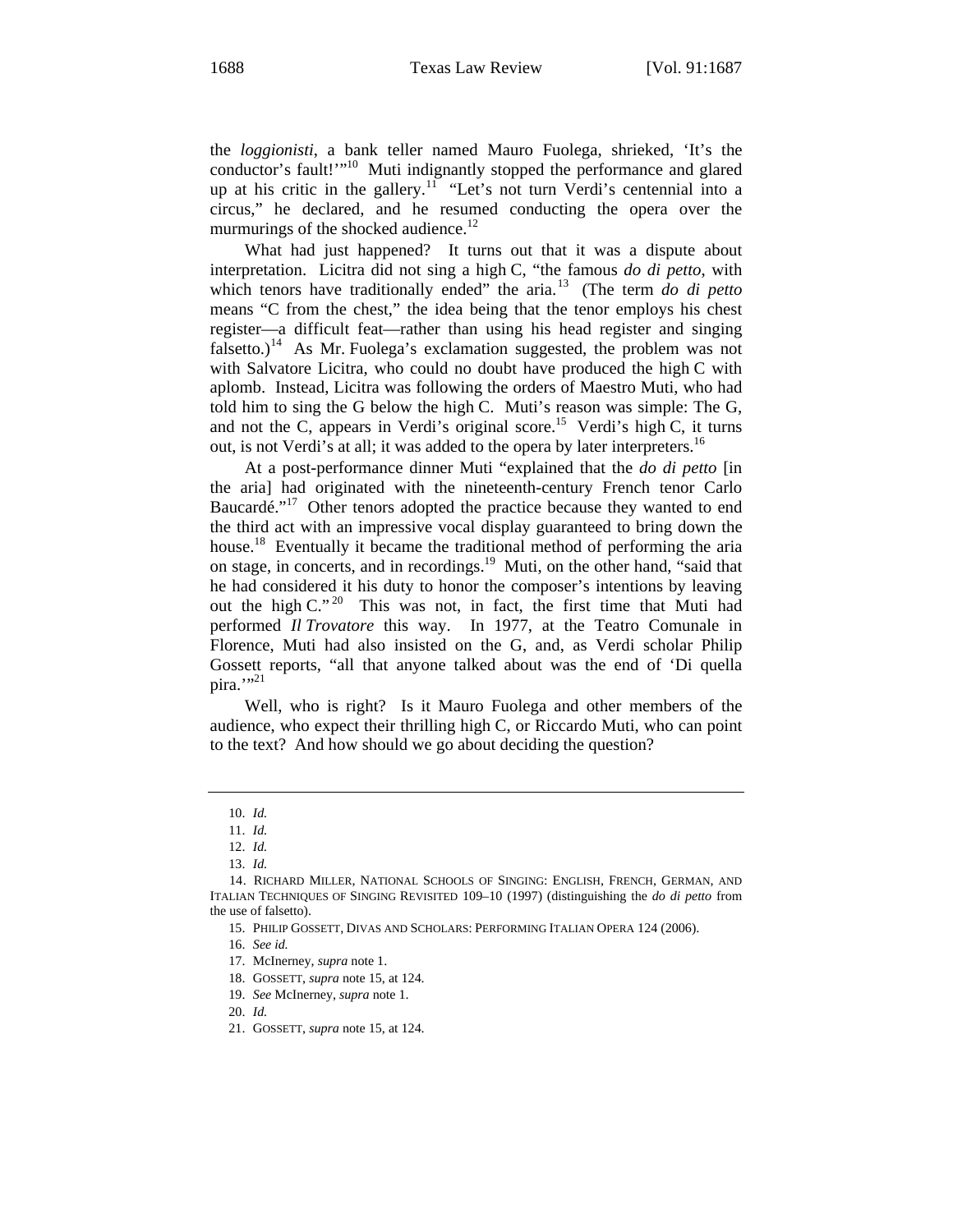Contrast this story with a second one. In 1954, the U.S. Supreme Court decided a series of school desegregation cases from Virginia, Kansas, South Carolina, and Delaware collectively called *Brown v. Board of Education*. 22 At the same time, it also heard a case from the District of Columbia, *Bolling v. Sharpe*. 23 The issue in *Bolling* and *Brown* was the same: the constitutionality of segregated schools.<sup>24</sup> But the problem was that *Bolling* involved the District of Columbia, a federal territory, not a state.<sup>25</sup> The Supreme Court decided *Brown* under the Equal Protection Clause of the Fourteenth Amendment, which says that "no state shall ... deny ... the equal protection of the laws."<sup>26</sup> The text of the Equal Protection Clause of the Fourteenth Amendment does not seem to mention the federal government, although the text of the Fifteenth Amendment does, and the Thirteenth Amendment, which outlaws slavery throughout the United States, also binds the federal government.<sup>27</sup>

Thus, Justice Warren and his colleagues were faced with a genuine problem. The text does not seem specifically to mention an equality guarantee against the federal government. Hence Chief Justice Warren and his brethren read an equal protection guarantee into the Fifth Amendment's Due Process Clause.<sup>28</sup>

So we have two cases. In 2000 Riccardo Muti refuses to read the customary high C into Verdi's score when a G appears there. In 1954, Earl Warren and his brethren read an equal protection guarantee into the Fifth Amendment's Due Process Clause.

 Ironically, the Reconstruction Republicans who wrote the Fourteenth Amendment assumed that the Fifth Amendment's Due Process Clause *already* contained a guarantee of equal protection, and they based the language of the equal protection on what was then a familiar nineteenth-century interpretation of the Due Process Clause. *See* JACK M. BALKIN, LIVING ORIGINALISM 251–55 (2011) ("[T]he very words 'equal protection' were added to the Constitution based on a widely accepted construction of the Fifth Amendment's due process clause." (emphasis omitted)).

28. *See Bolling*, 347 U.S. at 499 ("[D]iscrimination may be so unjustifiable as to be violative of due process.").

<sup>22. 347</sup> U.S. 483, 486 (1954).

<sup>23. 347</sup> U.S. 497 (1954).

<sup>24.</sup> *Id.* at 498.

<sup>25.</sup> *Id.* at 499.

<sup>26.</sup> U.S. CONST. amend. XIV, § 1; *Brown*, 347 U.S. at 495.

<sup>27.</sup> Of course, depending on how broadly one reads the Thirteenth Amendment—for example, as a general prohibition on nondomination, or as a general guarantee of equality in civil society—it could form the basis for *Bolling*. *See* Jack M. Balkin & Sanford Levinson, *The Dangerous Thirteenth Amendment*, 112 COLUM. L. REV. 1459, 1470 (2012) (noting that the principle against nondomination could extend to many different areas of social life); Jack M. Balkin, *The Reconstruction Power*, 85 N.Y.U. L. REV. 1801, 1816 (2010) (noting that many Reconstruction Republicans assumed that once blacks were free, they enjoyed full and equal civil rights). The Citizenship Clause of the Fourteenth Amendment also applies to both the states and the federal government and might be an alternative basis for *Bolling*. *See* Ryan C. Williams, *Originalism and the Other Desegregation Decision*, 99 VA. L. REV. (forthcoming 2013), *available at* http://papers.ssrn.com/sol3/papers.cfm?abstract\_id=2166569. Both of these solutions, however, would raise interpretive questions of their own, akin to the debates discussed in the text.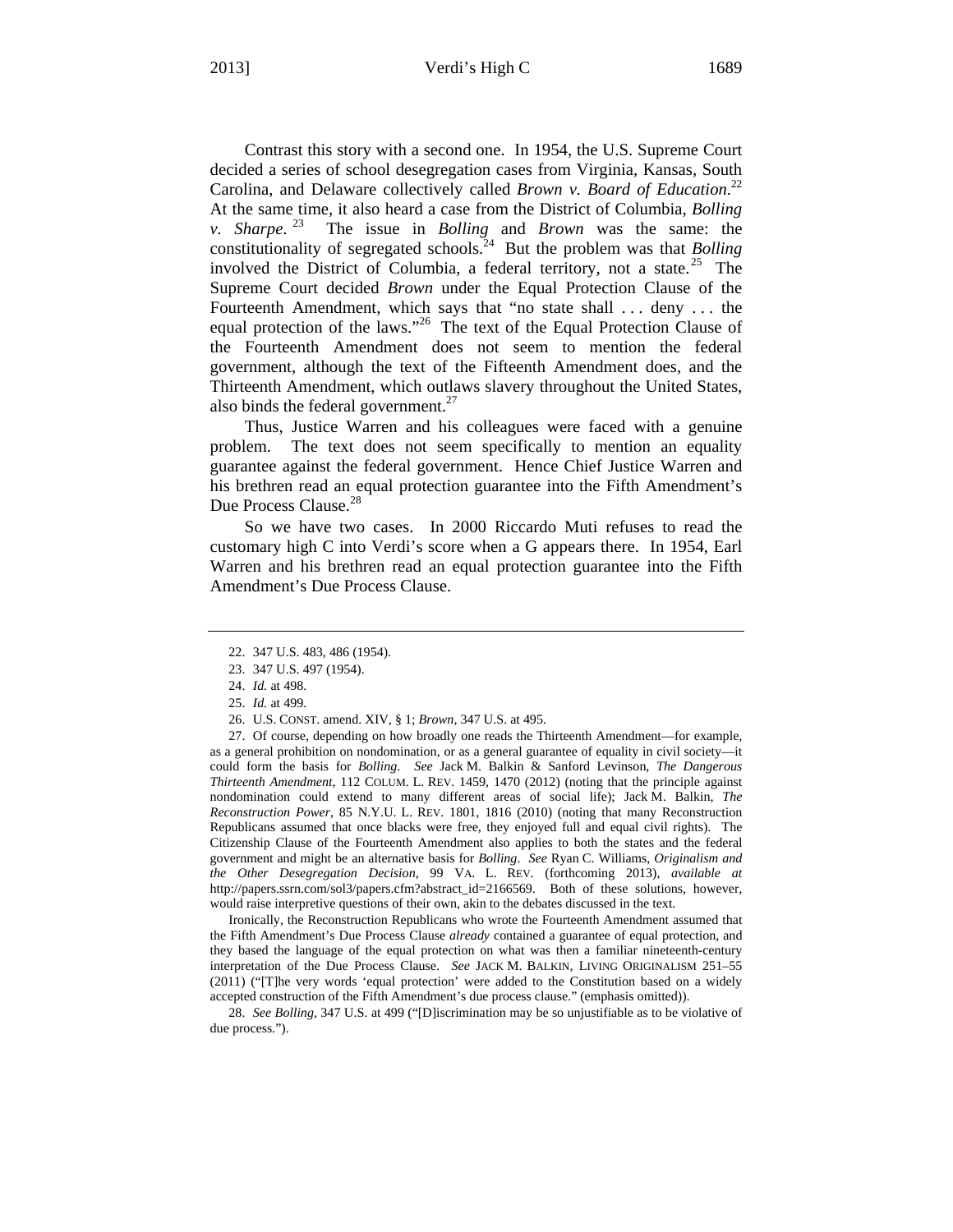What do these stories have in common? They are both problems of performance—one in music and one in law. When law professors have looked for analogies between law and the arts, they have generally turned to poems and novels.<sup>29</sup> Sanford Levinson and I, who were both part of the early law and literature movement,  $30$  have concluded that this analogy is incomplete. $31$  A much better analogy, we think, is to the performing arts—such as music and drama—that perform written texts and to the institutions and ensembles that are charged with the responsibilities and duties of public performance.<sup>32</sup> Not all of the performing arts perform written texts, but many of them do, and the performer's obligation to put a text into action before an audience offers the most interesting and fruitful analogy to the problems of legal interpretation.

Different genres of the performing arts, of course, use texts in different ways. This Essay will primarily focus on classical music and opera, in which the score offers a fairly comprehensive—if incomplete—set of directions. In many genres of the performing arts, like improvisatory theatre or jazz, the relevant text may be quite barebones, with most of the work left to the performer. Yet even where the text is the most detailed, it cannot perform itself; it has to be brought to life through performance. There is often more than one way to do this, and the performer's art depends on how this is achieved.

The life of the law, like that of music or drama, is in performance. The American Legal Realists famously distinguished "law on the books" from "law in action."<sup>33</sup> In fact, law in action is paramount; someone must apply legal texts in order for law to function as an ongoing institution. The social practice of law is more than legal texts, just as the social practice of music is more than written scores and the social practice of drama is more than written scripts.

Poetry and novels can be read silently to one's self. Music and drama are normally performed before an audience. (Sometimes, of course, the performers overlap with the audience, as in a group sing-along.) Performers must decide, often under very imperfect circumstances, how a text should be applied in the social context before them. Performers seek to persuade their

<sup>29.</sup> J.M. Balkin & Sanford Levinson, *Interpreting Law and Music: Performance Notes on "The Banjo Serenader" and "The Lying Crowd of Jews*,*"* 20 CARDOZO L. REV. 1513, 1518 (1999) [hereinafter Balkin & Levinson, *Interpreting Law and Music*]; Sanford Levinson & J.M. Balkin, *Law, Music, and Other Performing Arts*, 139 U. PA. L. REV. 1597, 1607 (1991) [hereinafter Levinson & Balkin, *Other Performing Arts*].

<sup>30.</sup> *See, e.g.*, J.M. Balkin, *Deconstructive Practice and Legal Theory*, 96 YALE L.J. 743 (1987); Sanford Levinson, *Law as Literature*, 60 TEXAS L. REV. 373 (1982).

<sup>31.</sup> Balkin & Levinson, *Interpreting Law and Music*, *supra* note 29; Levinson & Balkin, *Other Performing Arts*, *supra* note 29, at 1608–14.

<sup>32.</sup> Balkin & Levinson, *Interpreting Law and Music*, *supra* note 29.

<sup>33.</sup> Roscoe Pound, *Law in Books and Law in Action*, 44 AM. L. REV. 12, 14 (1910); *see also* Karl Llewellyn, *A Realistic Jurisprudence—the Next Step*, 30 COLUM. L. REV. 431, 435 n.3 (1930) (reiterating the distinction while criticizing Pound's conception).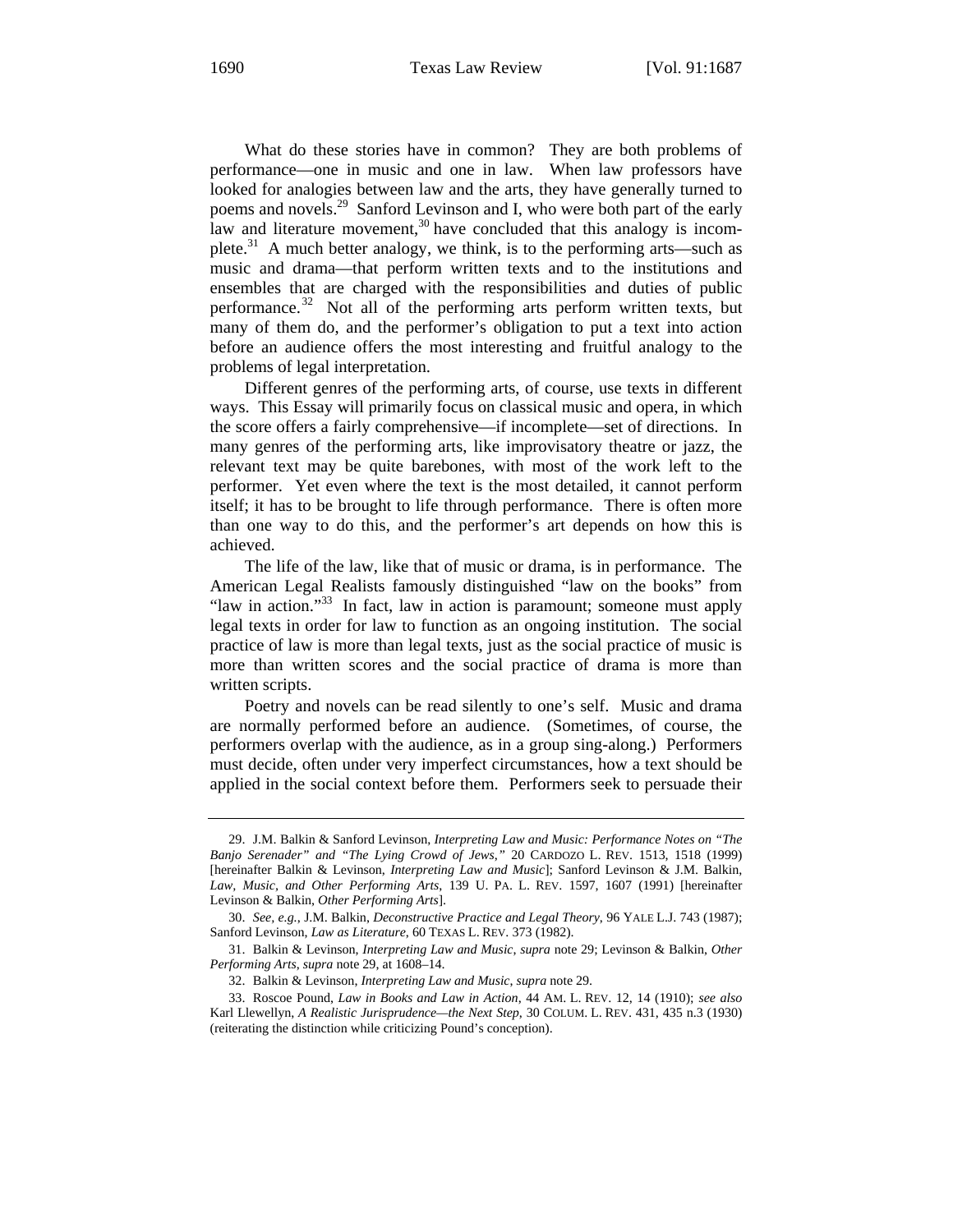audiences that their interpretations are true, valuable, and authoritative. Whether or not they succeed in this task, what they do affects people, for good or for ill. $^{34}$ 

Viewing law as a performing art puts in the foreground what is less salient in comparisons between law and literature: the crucial role of the *audience* in performances, whether musical, dramatic, or legal. Law, like music and drama, involves more than a reader and a text. It involves a complex of reciprocal influences between the creators of texts, the performers of texts, and the audiences affected by those performances.

The performing arts therefore normally involve a *triangle of performance*. 35 There is the person or institution that creates the text: the composer, the framer, or the adopter. There is the performer whose job is to make sense of the text and bring it to life in the real world. And finally, there is the audience before whom the text is performed.<sup>36</sup>

Why are audiences so important? First, the presence of an audience creates distinctive responsibilities for the performer—responsibilities of faithful performance not only to the author of the text, but also to the audience. Part of the point of being a performer is to perform *before* someone—to move, impress, or affect an audience. Performance is a relationship to another, with effects and responsibilities that come with that relationship. $37$ 

Second, the interactions between the members of the audience and the performer may affect how performers behave and subtly or profoundly shape the result. That is why live performance can often be so different from prerecorded or televised performance in terms of energy, spontaneity, and emotional connection. The members of the audience not only affect the performers; they also affect each other's experiences of the work. Expressions of excitement or boredom, applause, booing, laughter—even intrusions like smells, conversation, and background noise—shape the success and reception of a performance.

Third, audiences play a crucial role in validating, authorizing, and legitimating performance. Performances occur within traditions, institutions, and conventions of performance in which the audience plays a part. For example, people behave differently and expect different things at the opera than they do at a rock concert.

<sup>34.</sup> Balkin & Levinson, *Interpreting Law and Music*, *supra* note 29, at 1519–21.

<sup>35.</sup> *Id.* at 1520.

<sup>36.</sup> *Id.* at 1519–20. Note that, under different circumstances, the three legs of the triangle of performance can be combined in different ways. The author or composer can perform his or her own work; the members of the audience can also be the performers; or the performers can perform a work before its author. There is also the limiting case in which the author, performer, and audience are identical.

<sup>37.</sup> *Id.* at 1519–21.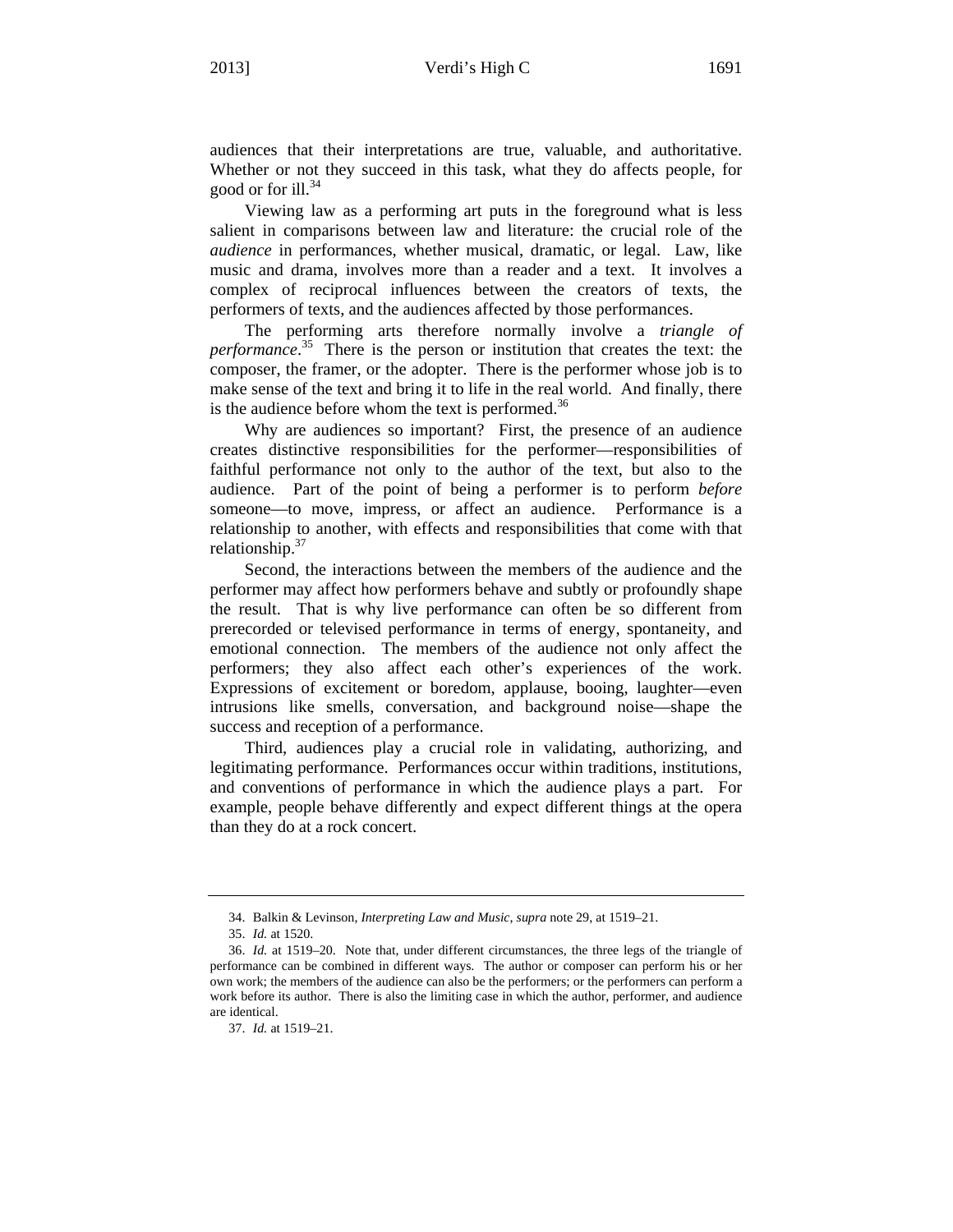Fourth, in the broadest sense, the audience for performance is the interpretive community in which performance occurs.<sup>38</sup> Traditions, institutions, and conventions of performance generate and enforce evaluative standards about when performances are authentic or inauthentic, legitimate or illegitimate, successful or unsuccessful. When people assess the quality of performances, they employ the conventions, traditions, and assumptions of interpretive communities.<sup>39</sup> These communities evaluate, legitimate, and judge performances and, on occasion, even sanction or discipline them.

Standards of good and bad performance, what is authentic and inauthentic, or "on-the-wall" and "off-the-wall," change and evolve over time, as performers and the various audiences for performance interact, contend, and struggle over the right way to interpret and perform texts. Performance, therefore, always involves negotiation, not only between the performers and the audiences immediately before them, but within the larger interpretive communities in which performance occurs.

The interpretive problems faced by Riccardo Muti and Earl Warren arise because a particular kind of text has to be performed before a particular kind of audience. It has to be put in action and applied to a real, live situation. In law and the performing arts, the combination of a text and an audience create distinctive problems for the performing artist.

As we shall see, it turns out that arguments about how to perform *Il Trovatore*—and other pieces of music and drama—have a remarkable similarity to debates about interpretation in law, and particularly American constitutional law. In this Essay, I will discuss three of these similarities. The first is that both law and the performing arts use very similar modalities of argument for justifying interpretations. Second, in law and the performing arts, not everything goes. Both law and the performing arts are constrained by canonicity, convention, and genre. Third, in both law and the performing arts, evolving conventions of performance depend heavily on what audiences think. There are multiple audiences at work in any performance, and these audiences are mediated by important and sometimes quite powerful institutions. Changes in interpretation and in interpretive conventions depend on gaining the support of various institutions over time.

<sup>38.</sup> On the theory of interpretive communities, see STANLEY FISH, IS THERE A TEXT IN THIS CLASS?: THE AUTHORITY OF INTERPRETIVE COMMUNITIES 14, 171 (1980) (defining interpretive communities as those that share interpretive strategies for reading and writing texts). Although Fish first invoked the idea in the context of literary interpretation, the idea of an interpretive community makes equal sense in the context of the performing arts.

<sup>39.</sup> *See* Balkin & Levinson, *Interpreting Law and Music*, *supra* note 29, at 1520 ("Judgments about faithfulness and authenticity . . . occur against the backdrop of the many different communities that help shape the tradition, including the audience of fellow performers and laypersons.").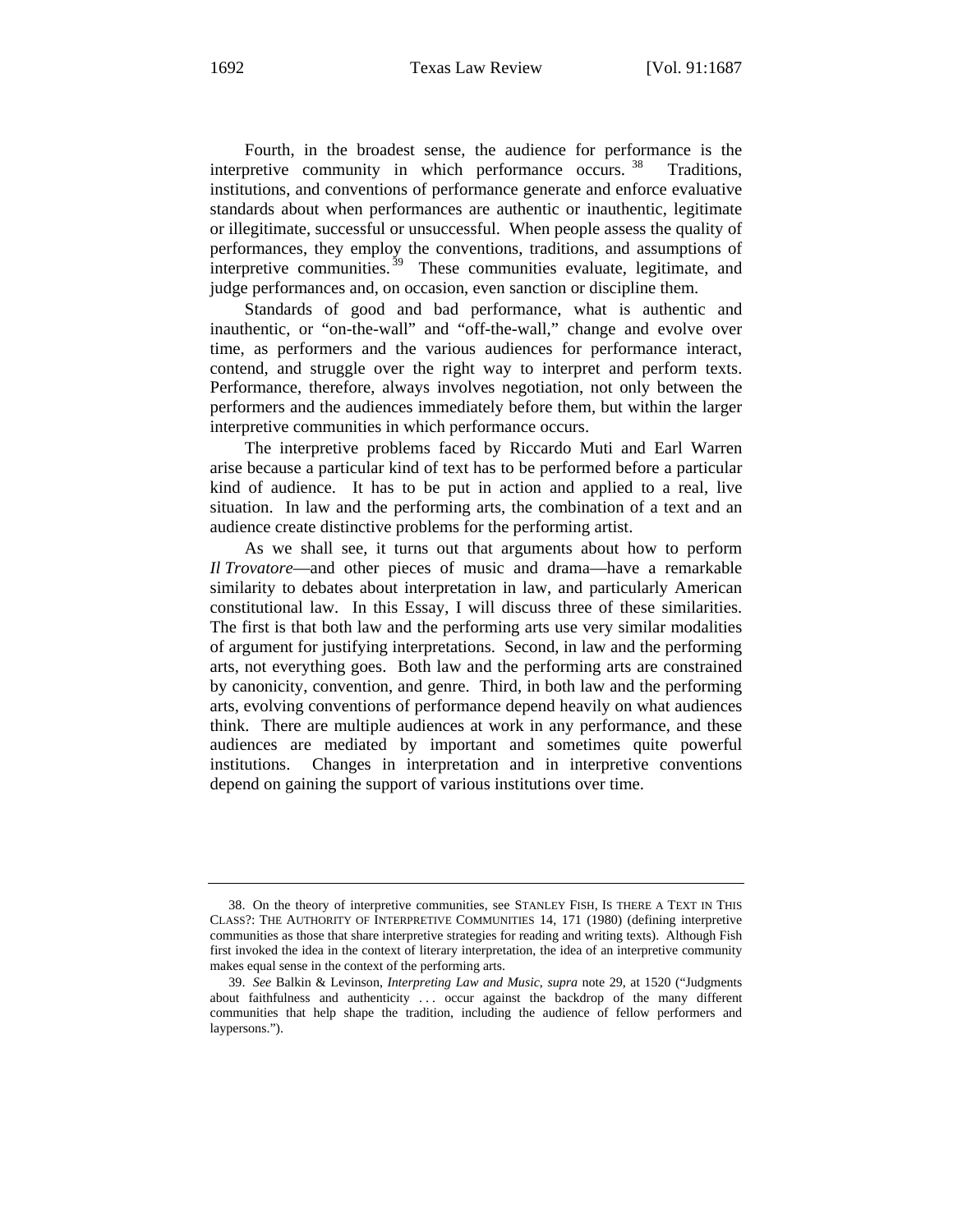II. The Modalities of Argument in Law and the Performing Arts

How should one go about deciding whether Muti should have left out the high C, the *do di petto*? How should one decide whether Chief Justice Warren should have read an equal protection guarantee into the Due Process Clause of the Fifth Amendment? That is another way of asking how performers establish the legitimacy or the authority of their particular interpretations. Because law, music, and drama involve the performance of texts, the kinds of arguments that people make to justify their interpretations in each activity are remarkably similar.

Philip Bobbitt has offered a well-known list of the modalities of argument in constitutional law: text, history, structure, precedent, consequences, and ethos.  $40$  A modality, Bobbitt tells us, is a way of explaining why an interpretation is true or correct.<sup>41</sup> It is a way of justifying what we are doing when we interpret. It turns out that the modalities of argument in debates about performing music and drama are quite similar. This similarity is not an accident. It comes from the fact that all three enterprises require us to put texts into practice, and in doing so, we have to explain why we are interpreting a text in practice in one way rather than another.

Begin with arguments from the text. At first glance, Muti's position might seem particularly strong: The score says G, not C. As Philip Gossett notes, "the [high C] in question never existed in *any* printed edition of the opera. The 'great moment' is in fact an interpolation."<sup>42</sup> But as most lawyers and musicians will tell you, it's not as simple as that. Much depends on the background conventions through which one reads and interprets texts. We always read texts against a background set of assumptions, practices, and canons for reading them.

Take the example of repeats in a musical score. In the sonata-allegro form, for example, there is normally a repeat sign at the end of the exposition and before the development section.<sup>43</sup> Sometimes the composer even writes a little extra music to smooth the transition back to the beginning of the exposition.<sup>44</sup>

<sup>40.</sup> PHILIP BOBBITT, CONSTITUTIONAL FATE: THEORY OF THE CONSTITUTION 7, 93 (1982); PHILIP BOBBITT, CONSTITUTIONAL INTERPRETATION 12–13 (1991) [hereinafter BOBBITT, CONSTITUTIONAL INTERPRETATION].

<sup>41.</sup> BOBBITT, CONSTITUTIONAL INTERPRETATION, *supra* note 40, at 11.

<sup>42.</sup> GOSSETT, *supra* note 15.

<sup>43.</sup> *See* James Webster, *Sonata Form*, *in* 23 THE NEW GROVE DICTIONARY OF MUSIC AND MUSICIANS 687, 692 (Stanley Sadie & John Tyrrell eds., Macmillan Publishers Ltd. 2d ed. 2001) (describing the sonata form).

<sup>44.</sup> *See id.* ("In 18th-century music the exposition is almost always directed to be repeated, with or without a transition back to the opening.").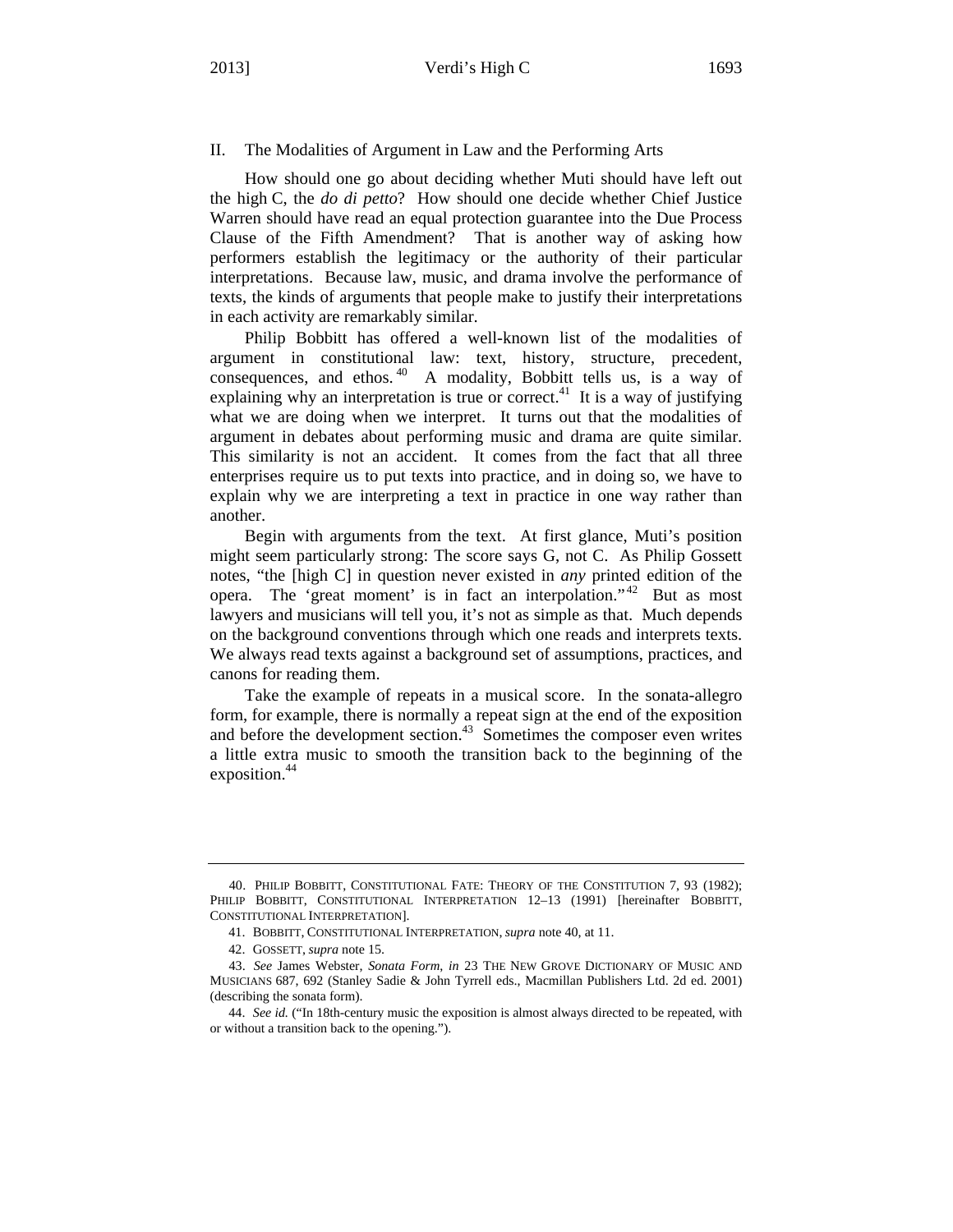It turns out, however, that sometimes classical music performers take the repeats and sometimes they don't.<sup>45</sup> Why would they feel authorized not to take the repeats? After all, the score says "repeat." But as Bill Clinton would put it, it all depends upon what the meaning of "repeat" is.

In fact, there are many reasons why a performer might not take all the repeats written in the score. The performer wants the audience to receive the best aesthetic experience. In a live concert, taking all the repeats might make the work too long and tire the audience.<sup>46</sup> For the same reason, the full text of Shakespeare's *King Lear*—and many other of his most famous plays—is rarely performed.<sup>47</sup> In a recording, by contrast, many performers—and many music critics—will insist on taking all the repeats, even if the piece becomes much longer as a result.<sup>48</sup> However, most music in the standard classical repertoire was written before the advent of musical recordings.<sup>49</sup> In practice, the repeat sign does not invariably require repeats; it depends on the circumstances of the performance and nature of the audience, and performance practices have changed from the Classical era to the present.<sup>50</sup>

46. *See* Levinson & Balkin, *Other Performing Arts*, *supra* note 29, at 1600–01 (noting the contrasting views of pianist Alfred Brendel and musicologist Neal Zaslaw regarding following repeats in a musical score).

47. *See* ALAN C. DESSEN, RESCRIPTING SHAKESPEARE: THE TEXT, THE DIRECTOR, AND MOD-ERN PRODUCTIONS 12 (2004) (explaining that several "well-known scripts (e.g., *Richard III*, *Hamlet*, *King Lear*) are almost always streamlined so as to avoid four hours in the theatre"); Nelson Pressley, *For Modern Shakespeare, Directors' Adaptations May Be Kindest Cuts of All*, WASH. POST, Aug. 12, 2011, http://www.washingtonpost.com/lifestyle/style/for-modern-shakespearedirectors-adaptations-may-be-kindest-cuts-of-all/2011/08/03/gIQAEQJ5AJ\_story.html (describing commonplace practices of directors in cutting text and rearranging scenes).

48. *See, e.g.*, IVAN MARCH ET AL., THE PENGUIN GUIDE TO RECORDED CLASSICAL MUSIC 2010, at 635–37 (2009) (praising Leopold Stokowski, Claudio Abbado and Claus Peter Flor for including the first movement exposition repeats in Mendelssohn's symphonies and criticizing Herbert von Karajan for omitting them); GUNTHER SCHULLER, THE COMPLEAT CONDUCTOR 207 (1998) ("I think it is mandatory for us performers to respect [Beethoven's] decision of a first ending and an exposition repeat.").

49. *See* TIMOTHY DAY, A CENTURY OF RECORDED MUSIC: LISTENING TO MUSICAL HISTORY 2–4 (2000) (noting that "[t]he first cylinder recordings issued commercially in any quantities went on sale in 1890" and "[t]he first grammophone records appeared on the market in 1894").

50. *See, e.g.*, Jonathan Dunsby, *The Formal Repeat*, 112 J. ROYAL MUSICAL ASS'N 196, 206 (1986–1987) ("Historically, the non-observance of Classical repeats is largely indefensible . . . [yet] it can be said with confidence that the time will never come when every performer observes all notated formal repeats in tonal music."); MacDonald, *supra* note 45 (arguing that repeats in the eighteenth century were mandatory although performers today often omit them).

<sup>45.</sup> *See* STEPHEN DAVIES, MUSICAL WORKS AND PERFORMANCES: A PHILOSOPHICAL EX-PLORATION 213–14 (2001) (noting that exposition repeats are often omitted, and "if ignoring them does not unbalance the movement . . . their observance is unnecessary now because the audience is likely to be conversant with the work or to listen intently"); Michael Broyles, *Organic Form and the Binary Repeat*, 66 MUSICAL Q. 339, 339 (1980) ("Virtually every performer of the literature of the eighteenth century must face the question whether or not to repeat and often feels compelled to choose between fidelity to the score and artistic intuition."); Hugh MacDonald, *To Repeat or Not to Repeat?*, 111 PROC. OF THE ROYAL MUSICAL ASS'N 121 (1984–1985) (noting that although today "[t]he decision whether or not to observe a repeat is shared between current convention and the caprice of the performer," performance practices have changed considerably since the eighteenth century and that it is more likely that repeats were once mandatory).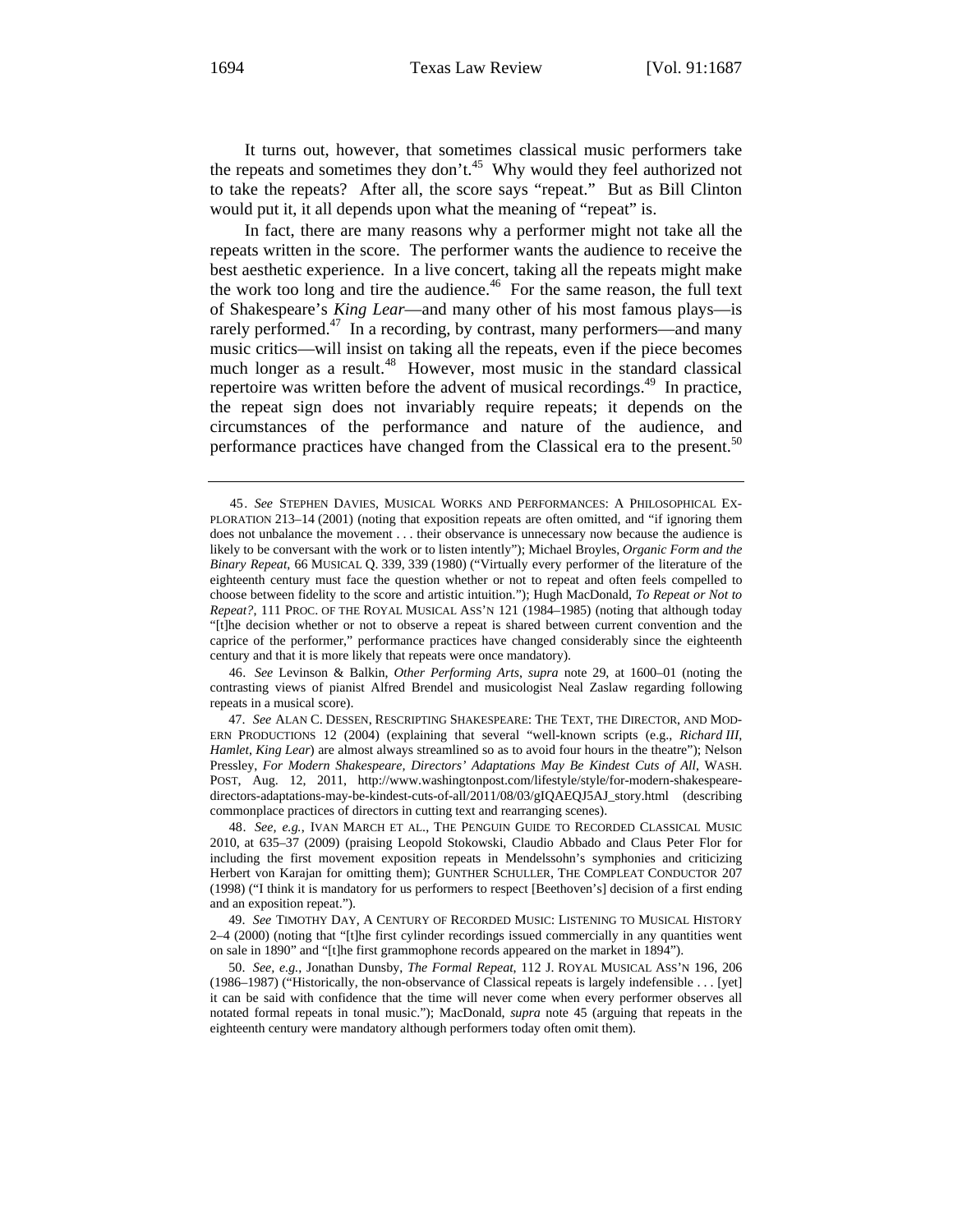Here we see the crucial role of the triangle of performance. Performance is always before an audience, and responsibilities toward the audience and the need to communicate to an audience shape conventions of performance and expectations about how to read and interpret a musical score.

Thus, Muti cannot justify his performance merely by pointing to the text. We have to understand what the text means in the light of performance practices of nineteenth-century Italian opera. To be sure, Muti wants to be scrupulous about the score, but that is a scrupulousness born of the late twentieth/early twenty-first centuries. It reflects the influence of a number of scholarly and performance movements in classical music, of which the most famous is the movement for "authentic" or historically informed performance. 51 What seems obvious to a late twentieth-century maestro might not be obvious to a nineteenth-century conductor, performing before a restive (and often talkative) audience in a provincial opera house in Italy. The opera of the nineteenth century was much more of a popular entertainment than it is today, even in Italy itself, and performers adjusted  $accordingly.<sup>52</sup>$ 

It was commonplace for artists to add ornamentation and grace notes to arias and sometimes even to transpose arias to keys that were easier to sing.<sup>53</sup> (In fact, as Hillary Porris has shown, well into the nineteenth century singers sometimes inserted entire arias by other composers.) $54$  Composers expected some alteration, but they did not want too much of it, and hence there was always a creative tension between authors, conductors, and singers.<sup>55</sup> In the twenty-first century we might assume that the composer's views should always prevail, but in the nineteenth century, composers only sometimes got their way, and sometimes, when the piece was performed by an equally temperamental diva or divo, they had to grin and bear it.

<sup>51.</sup> For introductions to the historically informed performance movement of the late twentieth century, see AUTHENTICITY AND EARLY MUSIC (N. Kenyon ed. 1988); JOHN BUTT, PLAYING WITH HISTORY (2002); BERNARD D. SHERMAN, INSIDE EARLY MUSIC: CONVERSATIONS WITH PERFORMERS (1997).

<sup>52.</sup> *See* Prudence Dunstone, *Italian Vocal Music in the Early Nineteenth Century: Historical Versus Modern Interpretive Approaches*, *in* MUSIC RESEARCH: NEW DIRECTIONS FOR A NEW CENTURY 40, 45–46 (Michael Ewans et al. eds., 2004) ("Composers' scores of this period were never intended to be definitive documents. On the contrary, they were plastic, and constantly adapted to the practical needs of the performers at hand. . . . [R]estoring a composition to its original autograph form . . . does not necessarily produce a performance in accordance with the expectations or even the intentions of the composer.").

<sup>53.</sup> GOSSETT, *supra* note 15, at 293 (noting Verdi's assumption that singers would ornament unless he gave explicit instructions to the contrary); Dunstone, *supra* note 52, at 51 ("Transposition and alterations to provide interest and to suit individual singers were commonplace.").

<sup>54.</sup> *See* HILARY PORISS, CHANGING THE SCORE: ARIAS, PRIMA DONNAS, AND THE AUTHORITY OF PERFORMANCE 3–4 (2009) (describing the phenomenon of "'aria insertion[,]' . . . the practice that allowed singers to introduce arias of their own choice into opera productions").

<sup>55.</sup> *See id.* at 23–24 (explaining that although "[l]ike his predecessors, Verdi allowed star performers to influence the shape and contents of his operas, particularly early on in his career," he increasingly sought to prevent theaters, performers, and censors from mangling his operas).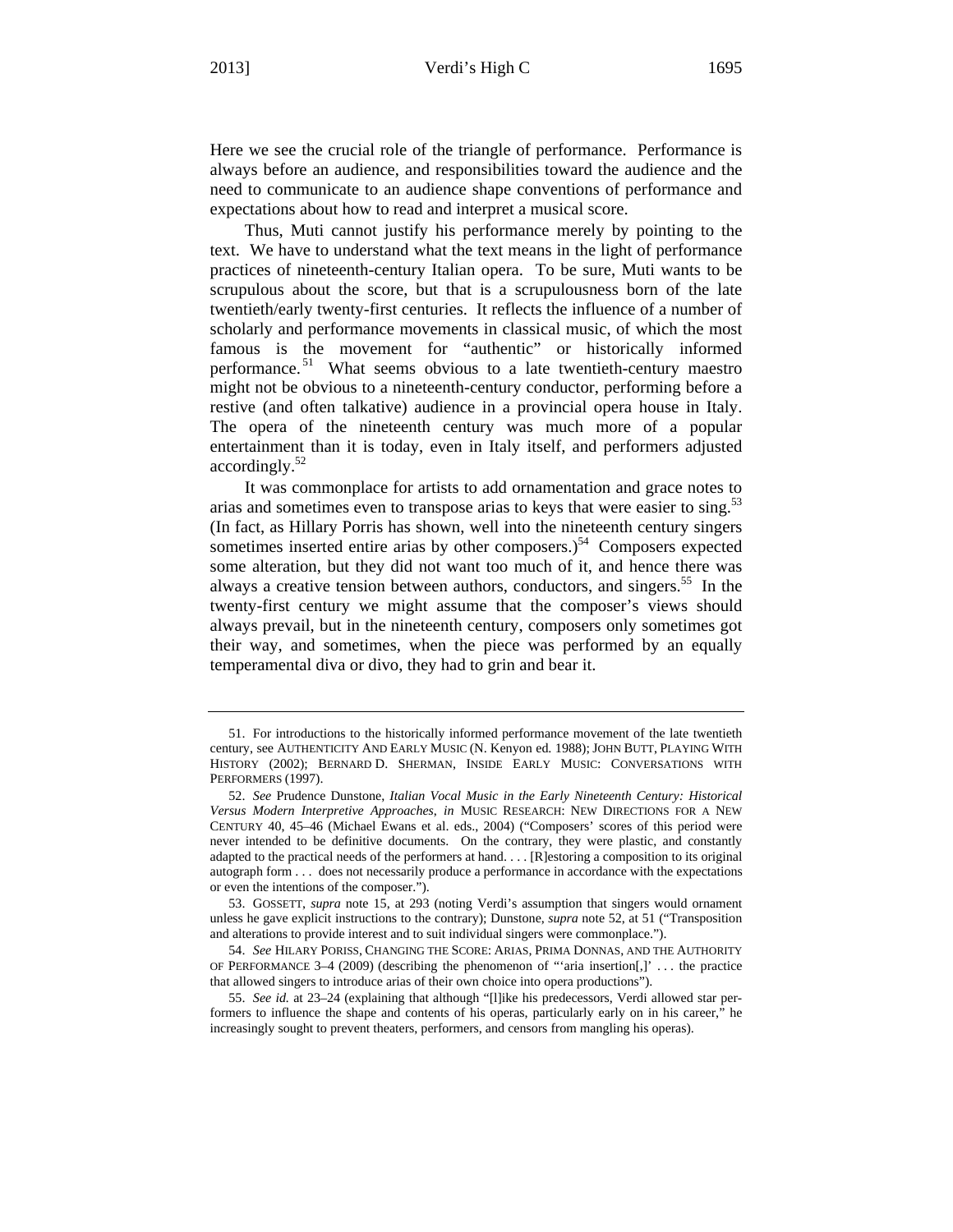Textual arguments, therefore, must always be understood in the larger context of performance conventions. To know what the text means, we also have to know what kinds of glosses and forms of improvisation conductors and performers are allowed within the tradition—or, if we are devotees of historically informed performance, were allowed in the relevant period.

Moreover, we might also have to look at the purpose behind the text to see what kinds of glosses are reasonable and permissible. The reason why Verdi wrote a G might have less to do with what he actually wanted and more to do with the cast of characters he had to work with at the premiere. Philip Gossett explains that "Verdi wrote the role of Manrico for Carlo Baucardé, a tenor whose effective range it presumably reflects."56 Verdi "did not feel that Baucardé had a usable high *c*, nor a high *b*, and only a most uncertain high b[-flat]."<sup>57</sup> If Verdi had believed that Baucardé could regularly hit the high C with confidence, Verdi might have included it in the original score. Today, however, given that the best tenors can sing the high C (and bring down the house) perhaps it is more consistent with Verdi's intentions to allow the interpolation. This is an argument from hypothetical original intention. An analogous argument in constitutional law would be that if the Framers were alive today, and understood modern markets and modern telecommunications and transportation technologies, they would have accepted an expansive power to regulate interstate commerce.

Baucardé, it turns out, was more confident of his abilities than Verdi was, and he began throwing in high Cs shortly after *Il Trovatore*'s premiere.<sup>58</sup> In his study of Verdi's operas, Julian Budden relates that Baucardé supposedly added not one but two high Cs—one at the end of the aria and one at the words "O teco almeno"—in a performance in Florence in 1855.<sup>59</sup> Another tradition states that they were introduced by the famous mid-nineteenth-century tenor Enrico Tamberlick.<sup>60</sup> Tamberlick, it seems, really liked to show off his range. He once tried to astonish the composer Gioacchino Rossini by producing a high C-sharp.<sup>61</sup> Rossini was not amused. He told Tamberlick that he could hang his C-sharp in the hall of the opera house and pick it up on the way out after the performance.<sup>62</sup>

By contrast, Budden explains, "Verdi was more complaisant."<sup>63</sup> Before approaching Verdi with a request to include the *do di petto*,

<sup>56.</sup> GOSSETT, *supra* note 15, at 125.

<sup>57.</sup> *Id.* at 126.

<sup>58. 2</sup> JULIAN BUDDEN, THE OPERAS OF VERDI 98 (1978); HERBERT LINDENBERGER, SITUAT-ING OPERA: PERIOD, GENRE, RECEPTION 11 (2010).

<sup>59.</sup> BUDDEN, *supra* note 58.

<sup>60.</sup> *Id.* at 98, 531.

<sup>61.</sup> *Id.* at 98, 530.

<sup>62.</sup> *Id.* at 98.

<sup>63.</sup> *Id.*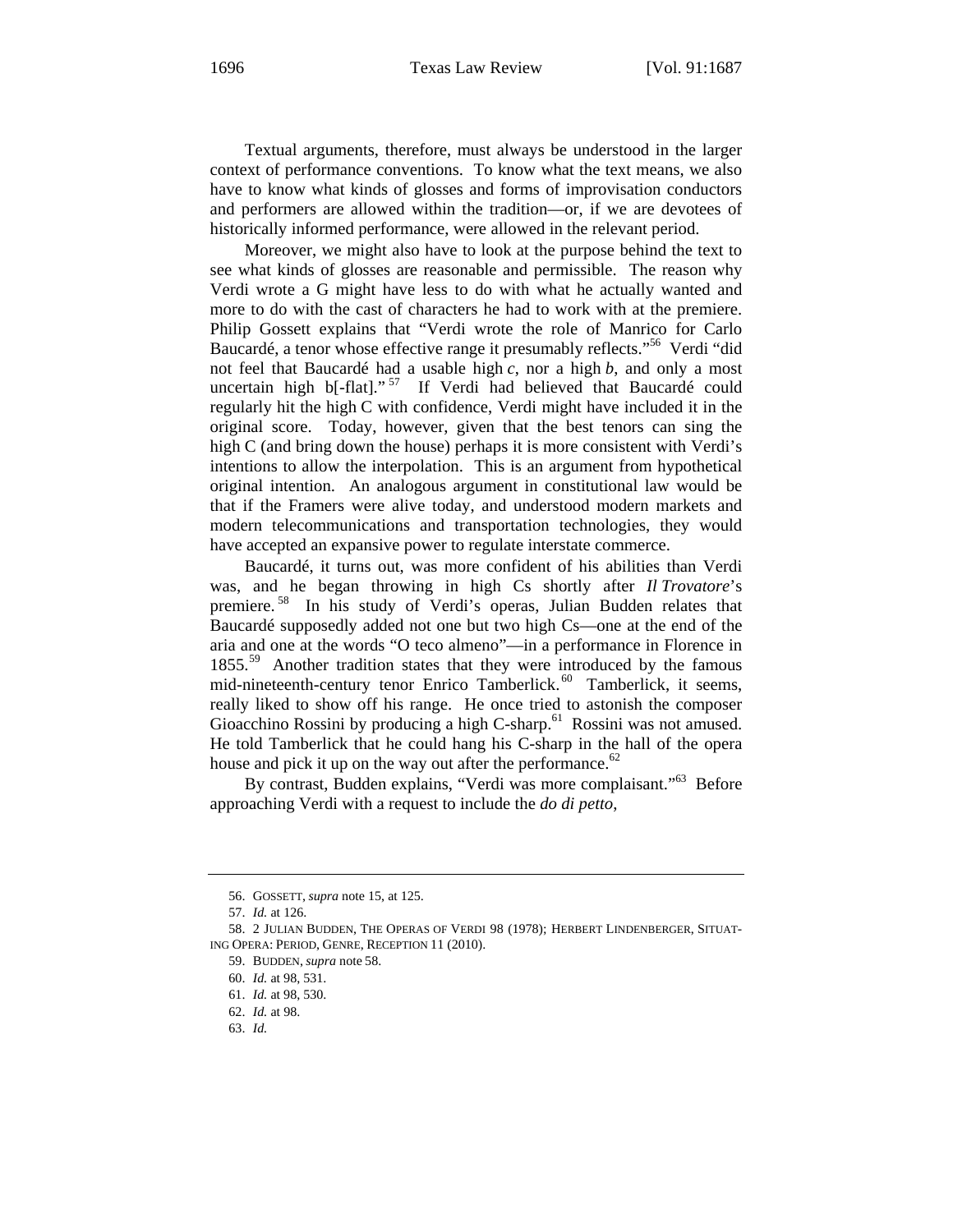Tamberlick had already experimented with it in various provincial theatres where, he told the composer, it was in great demand with the public. "Far be it from me," Verdi had answered, "to deny the public what it wants. Put in the high C if you like provided it is a good one."64

This famous anecdote contains a wealth of possible interpretive arguments. For example, modern tenors might argue that Verdi had sanctioned the high C if it was performed properly. The best interpretation of the score, then, is "sing the high C if you can do it really well; otherwise, stick to the G." This could either be an argument from original intentions (Verdi actually approved of a C by the right singer), or an argument for interpreting open-ended texts in a way that produces the best results. When the conventions of performance allow for some leeway, the singer may choose the interpretation that produces the best aesthetic consequences. Put in Dworkinian terms, when the conventions of musical practice allow it, we should attempt to make the score the best it can be.<sup>65</sup>

On the other hand, one might argue that it doesn't matter what Verdi intended after the fact; what matters is the score he actually wrote. Original public meaning should trump original intentions, and what Verdi thought later on cannot change the nature of the work he actually composed. But this simply brings us back to what original public meaning was. Any opera composer writing in Italy knew that the singers would interpolate notes to show off their skills, and that the audience would expect and even demand this.<sup>66</sup> Conversely, "[p]erformers of Italian opera have been making internal cuts in musical numbers since the operas were written, and it seems unlikely that they will stop in the foreseeable future."<sup>67</sup> Therefore we cannot understand the original public meaning of a nineteenth-century Italian opera score in the same way we might approach one written in the twenty-first century. The original public meaning might include the convention that the score is always subject to tasteful embellishments.<sup>68</sup>

<sup>64.</sup> *Id.* at 98–99.

<sup>65.</sup> *See* RONALD DWORKIN, LAW'S EMPIRE 52–55, 421–22 n.12 (1986) (arguing that in constructive interpretation, social practices should be understood in their best light).

<sup>66.</sup> *See* GOSSETT, *supra* note 15, at 293 (explaining that more than any other form of classical music, nineteenth-century Italian opera retained eighteenth-century performance conventions in which composers "expected soloists (vocal and instrumental) to ornament lyrical lines" and that "only in Italian opera was ornamentation integral to the performance of newly composed notated works"). Gossett offers the example of the first performance of Rossini's most famous opera, *Il barbiere di Siviglia* (*The Barber of Seville*), in which the lead tenor Manuel García "was paid three times as much for singing the work as Rossini was for composing it," and Rossini was required by contract "to make where needed all those alterations necessary either to ensure the good reception of the music or to meet the circumstances and convenience of those same singers, at the simple request of the Impresario, because so it must be and no other way." *Id.* at xv.

<sup>67.</sup> *Id.* at 263.

<sup>68.</sup> One might argue that the original expected application of Verdi's score is less important than whether the text of the score gives later interpreters discretion to add interpolations. On the other hand, the score itself does not tell us how much discretion it affords; we may need to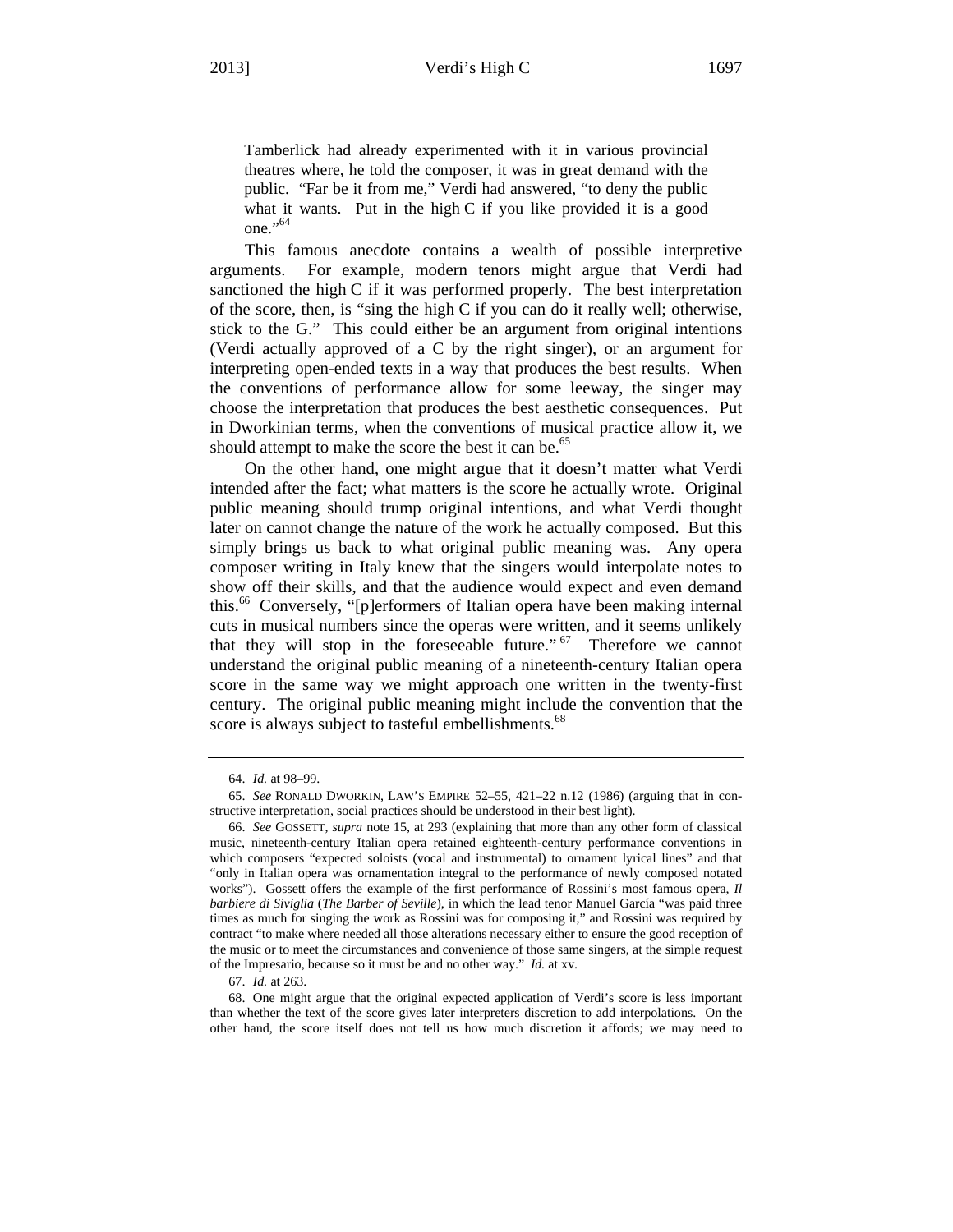Here again, the triangle of performance matters greatly to interpretation. When Verdi explained that he would not "deny the public what it wants,"<sup>69</sup> he was adverting to the duty of both composers and performers to the audience. Ultimately, the audience—or audiences, for there are always multiple audiences implicit in any performance—would be the judge of which interpretation was the best one. "At the time of Muti's *Trovatore* in Florence [in 1977]," Gossett reports, "one Italian critic commented that the high *c*, even if not written by Verdi, was a gift that the people had given to Verdi."70 Such a gift, once given, could not easily be refused. This looks remarkably like an argument for popular or democratic constitutionalism. Under the same reasoning, it does not matter that the framers and adopters of the Fourteenth Amendment did not intend or expect that the Equal Protection Clause would one day require integrated public schools, the legality of interracial marriage, or equal rights for women and gays. These rights are a "gift" to the Constitution from later generations of the American people.

Verdi's remark might also form the beginning of an argument from *precedent*. If tenors regularly sing the high C, and audiences have come to expect it, at some point this gloss appropriately becomes part of the score *as performed*, regardless of what the text—viewed in isolation from performing practices—might say. Perhaps Verdi would not have wanted the C initially, but the regular interaction of performers and audiences has authorized a tradition of performance that audiences expect and appreciate.<sup>71</sup> For them, the real and true *Il Trovatore* is the version with the high C. These expectations are worth respecting. As noted above, they are a gift of the Italian people to Verdi, and to spurn them would be both ungracious and impolite.

Under this account, Maestro Muti is not a traditionalist, and merely the humble servant of Giuseppe Verdi. His insistence on following the literal text is revolutionary. It is designed to shock the audience and arouse it from its dogmatic slumbers. The audience has gotten lazy and too used to judging the musical merits of the opera based on a few high notes. By returning to the original text, Muti wants to push back at them, perhaps even teach them a lesson about musical excellence.

This example is by no means unusual. Arguments for discarding traditional interpretive glosses and returning to an imagined origin (like the original meaning of a text) are usually revolutionary, not conservative.

understand mid-nineteenth-century performance practices to help us answer this question. *Cf.* BALKIN, *supra* note 27, at 46 (arguing that "fidelity to a written constitution requires that we do our best to respect the text's allocation of freedom and constraint for future constitutional construction," which may require us to understand "how language was generally and publicly used").

<sup>69.</sup> BUDDEN, *supra* note 58 at 98–99.

<sup>70.</sup> GOSSETT, *supra* note 15, at 127.

<sup>71.</sup> *See, e.g.*, LINDENBERGER, *supra* note 58 ("Do not these practices have the authority that attaches to long-standing precedent? Does one want to allow an audience accustomed to the high *c* to feel let down as Act III comes to its dramatic conclusion?").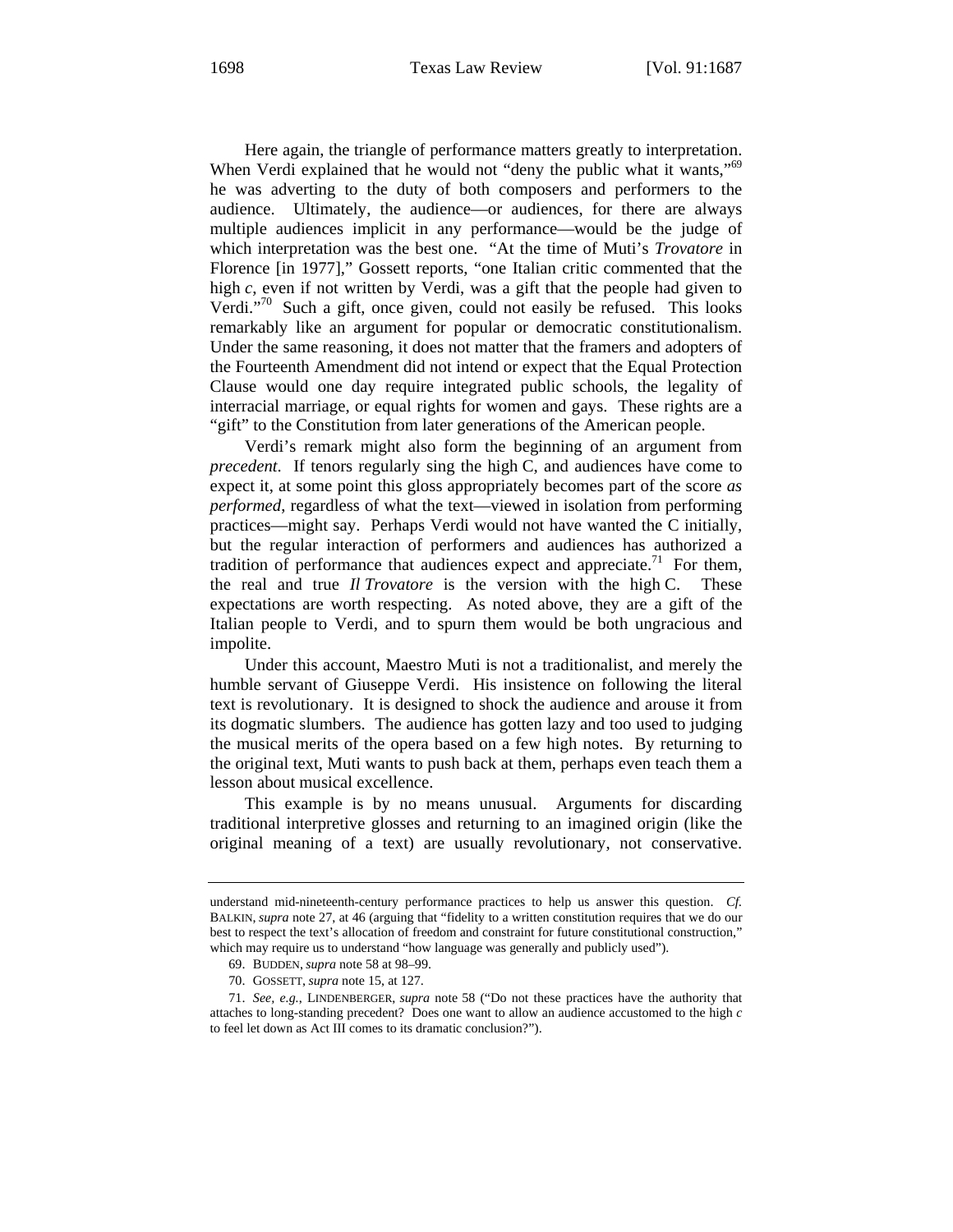Protestantism, with its desire to return to scripture alone, and to the pure Christianity of the early church fathers, is a good example.<sup>72</sup> American conservatives' turn to originalism was part of a revolutionary mobilization for political change—movement conservatism—which was not conservative in the Burkean sense but sometimes quite radical in its political goals.<sup>73</sup>

The idea that the high C is the gift of the people to Verdi brings us to the next of Bobbitt's modalities—arguments from ethos. Mauro Fuolega and his fellow critics in the audience were not merely invoking precedent. They were, in effect, accusing Muti of defacing an honored symbol of Italian art. By its nature, they might have argued, Italian opera celebrates bravura display—it revels in emotional excess and feats of artistic one-upmanship. By ordering Licitra to suppress the natural instincts of every red-blooded Italian tenor, Muti had been false to the ethos and character of a longstanding, transgenerational institution. In the same way, defenders of the result in *Bolling v. Sharpe* might argue that the arc of the American Constitution bends toward justice, that the deep meaning of the American constitutional tradition is the fulfillment in history of the Declaration's guarantee that all persons are created equal. A judge who refuses to integrate the District of Columbia schools because of a too-narrow construction of the Constitution's words does not really understand the meaning of America or the great narrative of American progress.

In addition to arguments about text, history, precedent, consequences, and ethos, there are also arguments about structure. In constitutional law, structural arguments concern how the various parts of a constitution fit together and how institutions created by the text should properly interact. Because they often invoke historical sources, structural arguments are sometimes confused with arguments from original intention or original meaning, but they are actually quite different. They are arguments about a constitution as a system, and about how the parts must work together in order to achieve a constitution's larger goals. Structural principles may arise from the interaction of different parts of the Constitution, and they do not have to be intended by anyone in particular.<sup>74</sup>

<sup>72.</sup> *See* H. Jefferson Powell, *The Original Understanding of Original Intent*, 98 HARV. L. REV. 885, 889 (1985) (noting that Protestant emphasis on *sola Scriptura* "rejected the rich medieval tradition of interpretation . . . [and] spurned the medieval acceptance of Pope and council as authoritative interpreters").

<sup>73.</sup> *See, e.g.*, JACK M. BALKIN, CONSTITUTIONAL REDEMPTION: POLITICAL FAITH IN AN UN-JUST WORLD 238 (2011) ("The conservative movement's turn to originalism was natural for a revolutionary political movement. . . . Arguments for a return to origins, for stripping away encrustations of existing practice and looking to the original meaning of past commitments are the familiar language of dissenters.").

<sup>74.</sup> BALKIN, *supra* note 27, at 142 ("Structural principles do not have to have been intended by anyone in particular; indeed, they may only become apparent over time as we watch how the various elements of the constitutional system interact with each other."); *id.* at 262 ("[S]tructural principles might emerge from the constitutional system that no single person or generation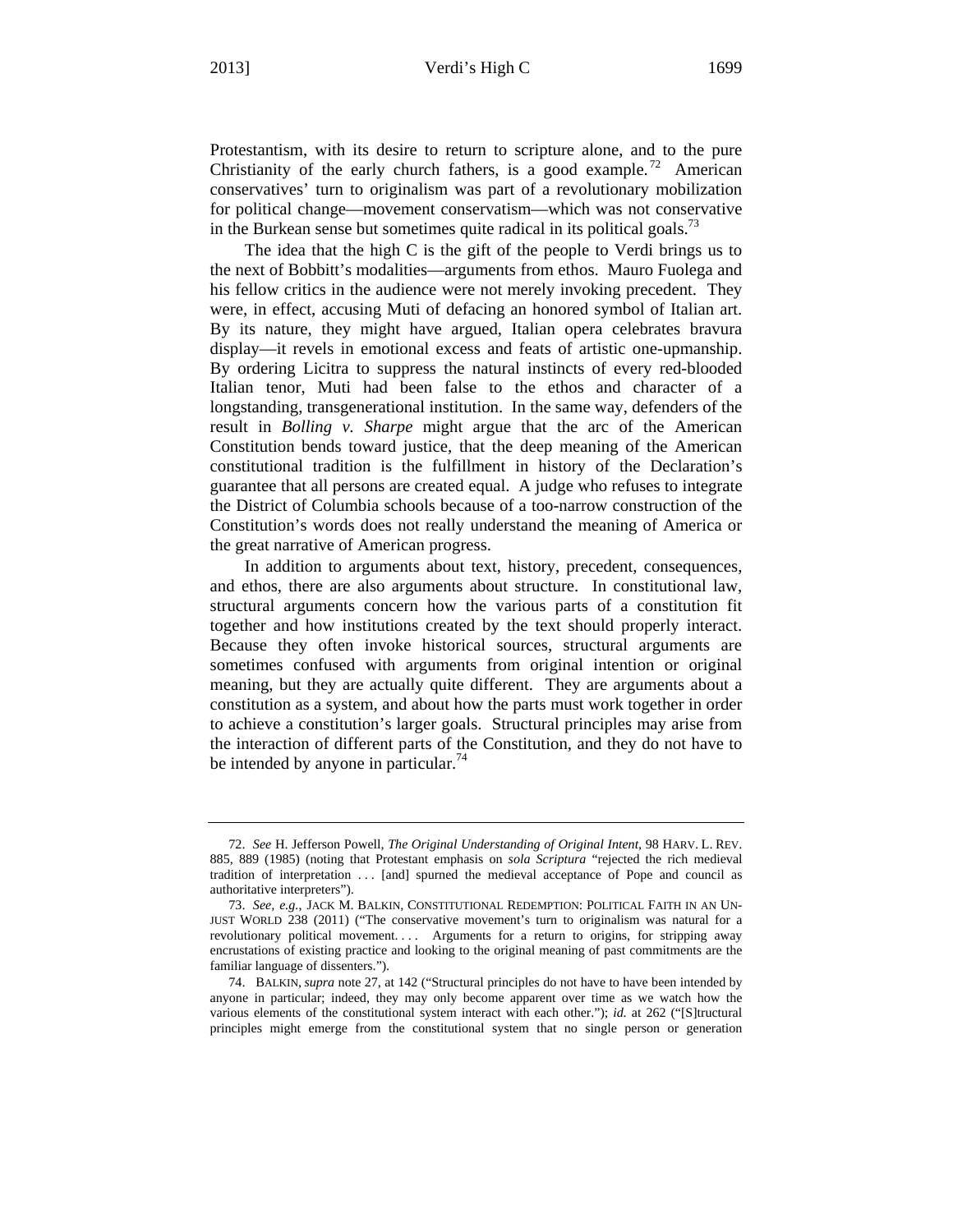Chief Justice Warren offered a structural argument in *Bolling v. Sharpe* when he said that it would be "unthinkable" to bind the states to a guarantee of racial equality but not the federal government.<sup>75</sup> The point of the Civil War and Reconstruction was to establish a single national standard for basic civil rights and civil liberties.76 If *Brown v. Board of Education* was correct that racial equality (at least in public education) was a basic right of national citizenship, *a fortiori* it had to apply to the national government. The same structural logic justified another of the Warren Court's most important achievements—its decision to apply almost all of the Bill of Rights to the states through the Due Process Clause.<sup>77</sup>

Philip Gossett offers structural arguments both for including and for not including the *do di petto* in *Il Trovatore*. "Looking exclusively at the end of the aria," he explains, "the interpolated note is nothing but harmless pyrotechnics. As assertive a cabaletta as Verdi ever wrote, the piece closes the third act, brings down the curtain, and moves the opera precipitously to the final catastrophe."78 In fact, Gossett argues, "Verdi's conclusion demonstrates his wish to preserve an unusual level of tension."<sup>79</sup> Ordinarily the tenor would have descended from the G to a lower C at the aria's conclusion; however, Verdi keeps the tenor on G, "so that [the tenor] Manrico concludes on the fifth of the *C major* chord, while the first tenors [in the chorus] take the *e* below it and the second tenors and basses sing middle *c*. The result is a full tonic triad, with Manrico alone on the highest note."<sup>80</sup>

But if creating tension was Verdi's structural goal, why not "intensify this effect further, by giving *c*, *e*, and *g* to the male chorus, with [the tenor] free to ascend to high *c*?"81 As noted above, Gossett believes that Verdi did not choose this path in part because he was worried about Baucardé's range and consistency. But modern tenors can routinely hit the note confidently and powerfully. $82$  Thus there is a structural argument for heightening dramatic impact—and fulfilling the opera's larger purpose—when a tenor is available to sing the high C.

intended. . . . We must look to other generations as well as the founding generation to understand how constitutional structures should work (and how they might fail to work).").

<sup>75.</sup> Bolling v. Sharpe, 347 U.S. 497, 500 (1954).

<sup>76.</sup> Balkin, *supra* note 27, at 1809.

<sup>77.</sup> *See* Duncan v. Louisiana, 391 U.S. 145, 148–51 (1968) (applying the Sixth Amendment jury trial right to states and listing cases applying different portions of the Bill of Rights to the states).

<sup>78.</sup> GOSSETT, *supra* note 15, at 124–25.

<sup>79.</sup> *Id.* at 125.

<sup>80.</sup> *Id.*

<sup>81.</sup> *Id.*

<sup>82.</sup> *See* 3 RICHARD TARUSKIN, THE OXFORD HISTORY OF WESTERN MUSIC: THE NINETEENTH CENTURY 579 (2005) ("[S]ingers since Caruso have treated the composer's notation as a minimum expectation. Indeed, any singer who does not have a version of that final roulade up to Caruso's high C runs the risk of being hissed off the stage.").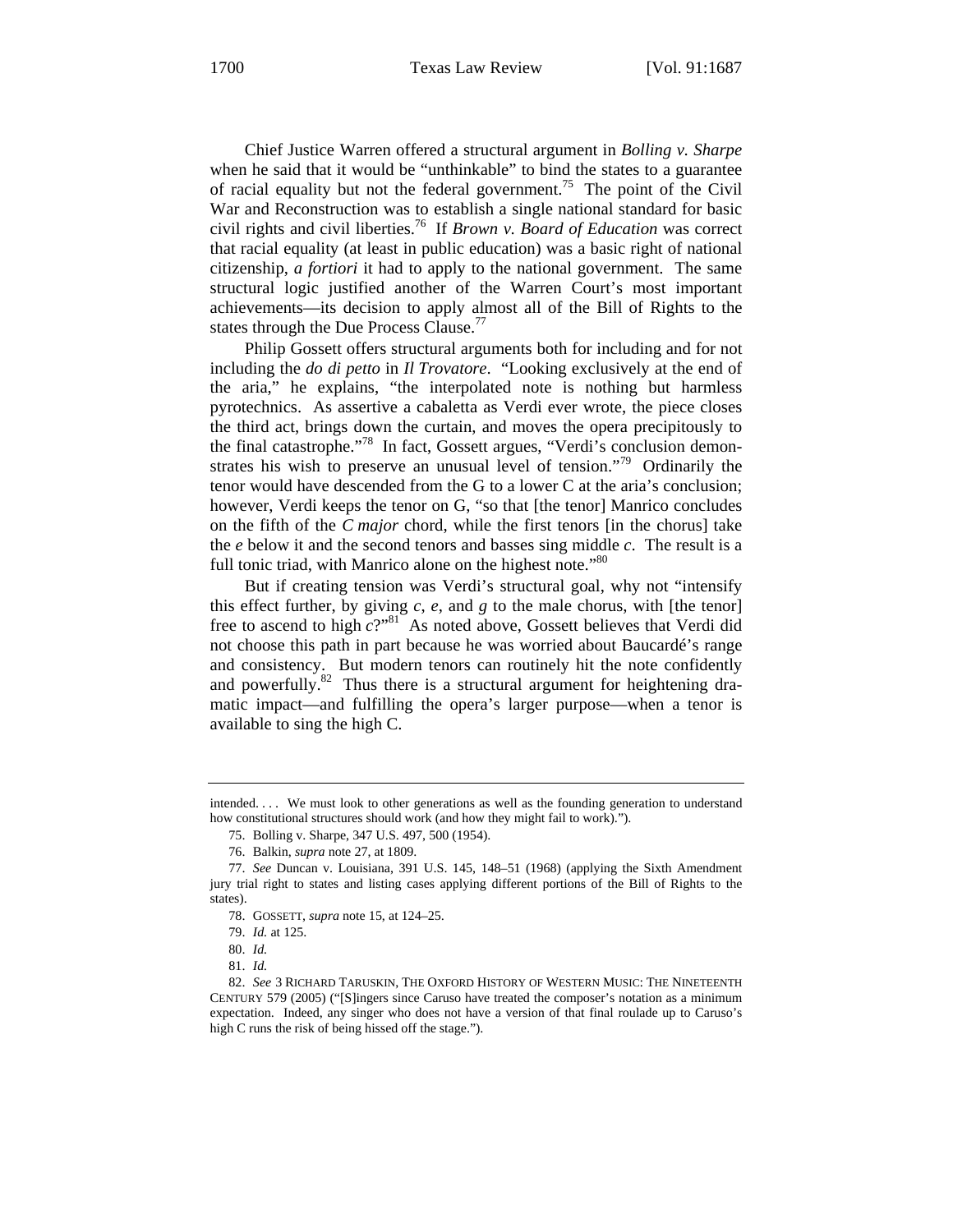But there is also a structural argument in the opposite direction. "The real disaster of the interpolated high *c*," Gossett argues, "is its effect on the choice of an appropriate tenor to sing the role of Manrico. The *sine qua non* for an opera house today, as it casts the part, has become the ability of a tenor to let loose a stentorian high  $c$  at the end of 'Di quella pira.<sup> $183$ </sup> The musical tail has begun to wag the operatic dog. "The interpolated note has come to dominate the conception of the part, and everything else is planned around an effect that Verdi never intended." 84 In order "[t]o produce the high *c*, furthermore, singers generally cut the cabaletta by half and omit the notes that they should be singing with the chorus, so as to preserve breath and energy for the final pitch."<sup>85</sup>

Whichever way one reasons, Gossett believes that the structure—or the artistic integrity—of the opera is ultimately more important than scrupulous adherence to the written text:

[W]hether Manrico does or does not produce a high *c* is of little artistic importance. What is artistically devastating is that the perceived need to hit the stratospheric note has transformed our conception of the role. Give me a tenor who can sing Manrico as Verdi conceived the part and chooses to add a ringing high *c*, and I will join the *loggione* in applauding him. Failing that, let Manrico, in Rossini's famous words to the same Tamberlick, leave his high *c* on the hat rack, to be picked up on his way out of the theater. $86$ 

#### III. Constraint in Performance: Off-the-Wall and On-the-Wall

At a conference on law and music held at the University of Texas in 2001, the *do di petto* produced an interesting conversation about interpretive constraint, genre, and power. Comparing music to law, the distinguished musicologist Lewis Lockwood noted that opera singers were constrained by "the laws of music" and harmony. $87$  Whether or not a high C was acceptable in 1850, surely a tenor could not get away with singing an F-sharp. At the aria's conclusion, the tenor and the chorus are singing a C major chord.<sup>88</sup> The tenor can sing a G, or an E, or a C (the notes of the C major triad).<sup>89</sup> But, Lockwood explained, "[i]t cannot be any other pitch. It might be A if you want to turn it into Kurt Weill. . . . But nobody in his right mind would try that. My fear is if somebody did do it, the gallery gods would rise and

<sup>83.</sup> GOSSETT, *supra* note 15, at 126.

<sup>84.</sup> *Id.*

<sup>85.</sup> *Id.*

<sup>86.</sup> *Id.* at 127.

<sup>87.</sup> Lewis Lockwood, What Are the Links Between Law & Performing Arts?, Panel at the University of Texas Law and Art Symposium: From Text to Performance: Law and Other Performing Arts 19 (Mar. 4, 2002) (transcript on file with author).

<sup>88.</sup> G. VERDI, IL TROVATORE 325 (Dover 1994) (1853).

<sup>89.</sup> GOSSETT, *supra* note 15, at 125.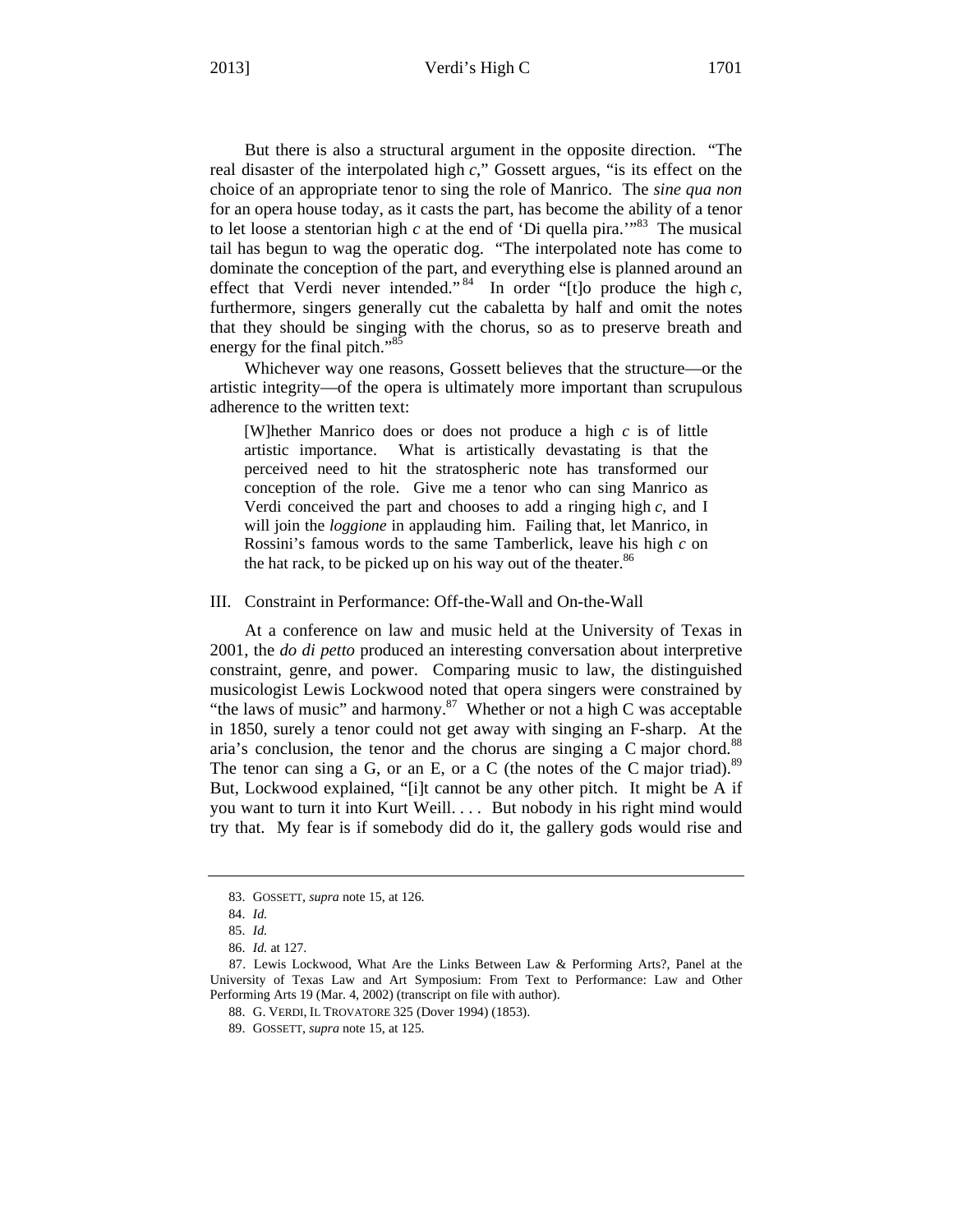cheer."90 Then, further analogizing from music to law, Lockwood suggested that "the singing of an F-sharp is musically—pardon the expression— 'illegal,' whereas singing an E would not be. . . . [Y]ou can not quite treat *Il Trovatore* as if it were that varied."<sup>91</sup>

In fact, Lockwood's argument is not so much about the "laws of harmony" as about the constraints of canon, convention, and genre. His reference to the twentieth-century composer Kurt Weill—who, among other things, brought jazz influences into European classical music  $\frac{92}{ }$  —is the telltale sign.

Take the question of genre. The kinds of harmonic innovations singers are permitted to interpolate depend on the kind of music *Il Trovatore* is. Jazz singers like Ella Fitzgerald or Sarah Vaughan can add blues notes to a Cole Porter standard, but this would normally be impermissible in Verdi.

Mid-nineteenth-century Italian opera was not particularly daring harmonically, at least in comparison to contemporaries like Richard Wagner or Franz Liszt, much less later composers like Claude Debussy or Arnold Schoenberg. $93$  Verdi's musical palate did not employ the complex rhythms, blues notes, or harmonies of mid-twentieth-century American jazz. In a Duke Ellington composition a final C major chord can have a D on top because it is a ninth. One could also have an F-sharp in a serial composition of the early twentieth century, or as part of a chord with an augmented fourth (or a diminished fifth) in a Wagnerian opera.<sup>94</sup> (In fact, if the D resolved to a C or the F-sharp to a G, they would be permissible as a passing note or as an appoggiatura even in the Italian opera of Verdi's time.)

Lockwood is correct that under the harmonic conventions of midnineteenth-century Italian opera both the D and the F-sharp are out of bounds. They are "illegal," however, not because the laws of harmony in general demand it, but because the conventions of Italian opera do. As long as performers and audiences agree to abide by those conventions, such interpretations are "off-the-wall." An "on-the-wall" interpretation, by contrast, is one that is within the genre and conventions of performance, even if it is not the best, the most skillful, or the most riveting interpretation.

<sup>90.</sup> *See* Lockwood, *supra* note 87, at 19–20.

<sup>91.</sup> *Id.* at 21.

<sup>92.</sup> *See* JÜRGEN SCHEBERA, KURT WEILL: AN ILLUSTRATED LIFE 75 (Caroline Murphy trans., 1995) (describing Weill's introduction of popular forms and jazz elements in the 1920s).

<sup>93.</sup> *See* HARVARD UNIV., THE HARVARD DICTIONARY OF MUSIC 381 (Don Michael Randel ed., 4th ed. 2003) (viewing Wagner's *Tristan und Isolde* as a turning point in the development of western harmony, leading to the "'total chromaticism' of the 20th century," the experimentalism of composers like Claude Debussy, Maurice Ravel, Béla Bartók, and Igor Stravinsky, and, in Arnold Schoenberg, a "chromaticism [that] goes beyond tonality altogether"). Verdi's *Il Trovatore* premiered in 1853, six years before Wagner finished *Tristan und Isolde*, and some twelve years before *Tristan*'s first performance in 1865. *Id.* at 588–89, 911.

<sup>94.</sup> *See id.* at 911 (describing the harmonic structure of the "Tristan chord").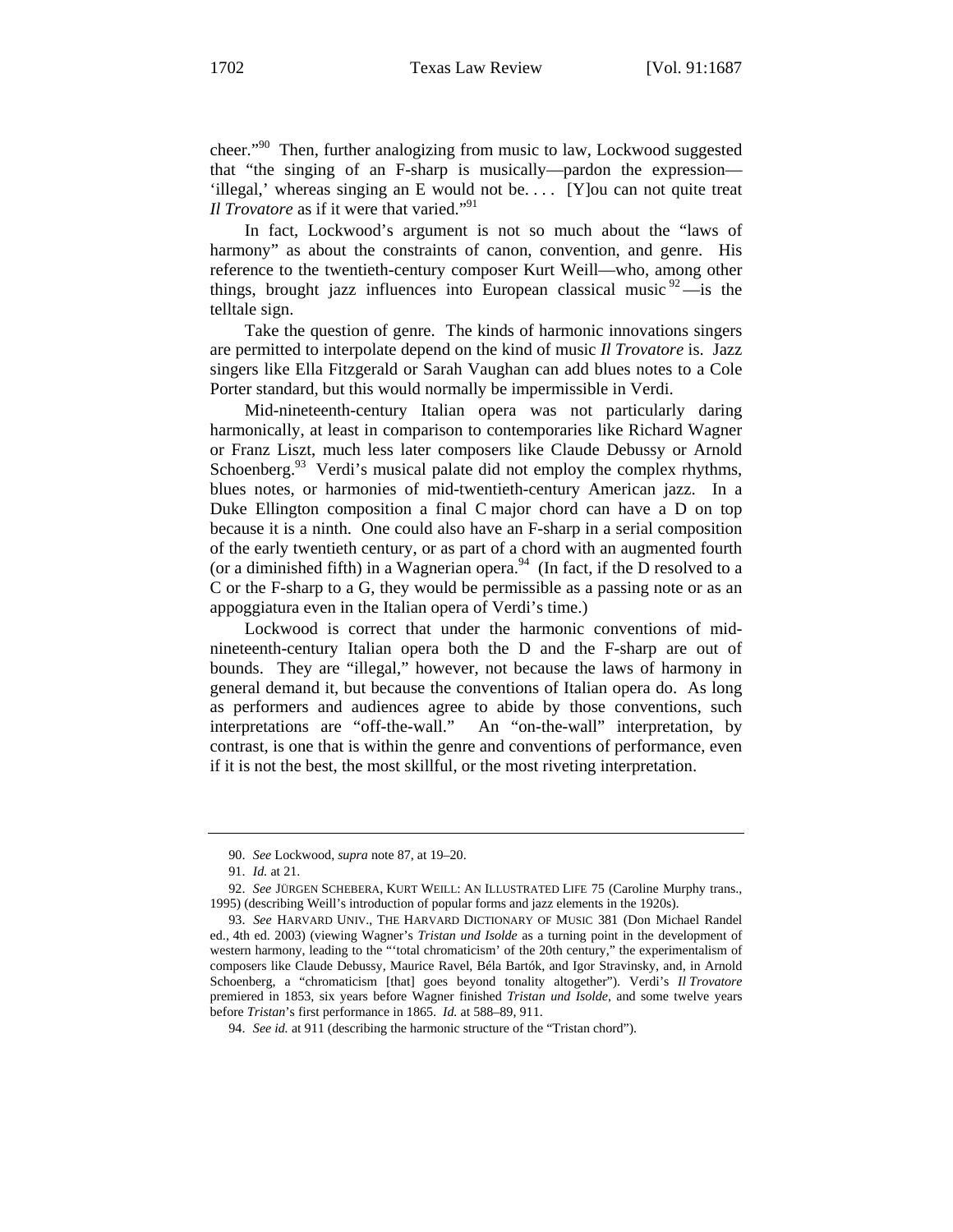The point, however, is that conventions of appropriate performance can and do change over time. Within Verdi's own lifetime, harmonic conventions were drastically expanded (he died in  $1901$ ),  $^{95}$  and by the first few decades of the twentieth century composers began experimenting with atonality, serialism, and jazz harmonies.<sup>96</sup> Today one could interpolate a D or an F-sharp only as a deliberate allusion to other genres of music, or as an attempt to superimpose another harmonic tradition on Verdian opera. Whether this would be successful would depend on whether it was accepted by audiences and adopted by other performers. Like Lockwood, I am dubious that this would work, but in studying the history of artistic interpretation, one learns never to say never.

Put another way, genre and convention shape what performers can do and cannot do in performance, but genre and convention are subject to the history of subsequent performance. Performers sometimes have incentives to stretch or alter conventions, or otherwise push the performative envelope in order to create new effects for audiences.

Consider Maestro Muti's choice of G instead of C in this light. Although Muti claimed that he was merely acting as the faithful servant of Verdi's text, he was actually confounding the existing conventions of Italian opera, which celebrate bravura display and emotional exaggeration. His "self-effacing deference" might actually be "arrogance cloaked as humility," as Justice William Brennan once said of the philosophy of original intention. $97$ 

In fact, by deliberately refusing to perform the traditional *do di petto*, Muti's strict adherence to the printed text could be said to be off-the-wall, and the audience let him know it in no uncertain terms. But that judgment can change over time. If enough conductors, performers, and critics get behind Muti's approach, it may eventually become accepted as not only a permissible way to perform Verdi, but the correct way, even in very traditional venues like La Scala.

An important example of how performance practices move from offthe-wall to on-the-wall is the authentic performance movement. At first, audiences and critics resisted the authentic performance movement because they disliked the textures, timbres, and tempi employed by authenticists.<sup>98</sup> Eventually, however, audiences and critics were won over, and it became expected that performers would play music—especially music of the

<sup>95.</sup> McInerney, *supra* note 1.

<sup>96.</sup> *See* ALEX ROSS, THE REST IS NOISE: LISTENING TO THE TWENTIETH CENTURY 33–52, 74– 77, 196–97 (2007) (describing the development of atonal and twelve-tone composition and the influence of jazz in early-twentieth century classical music).

<sup>97.</sup> Justice William J. Brennan, Jr., Speech by Justice William J. Brennan, Jr. at Georgetown University (Oct. 12, 1985), *in* THE GREAT DEBATE: INTERPRETING OUR WRITTEN CONSTITUTION 11, 14 (1986).

<sup>98.</sup> Levinson & Balkin, *Other Performing Arts*, *supra* note 29, at 1611 nn.53 & 55, 1616–17.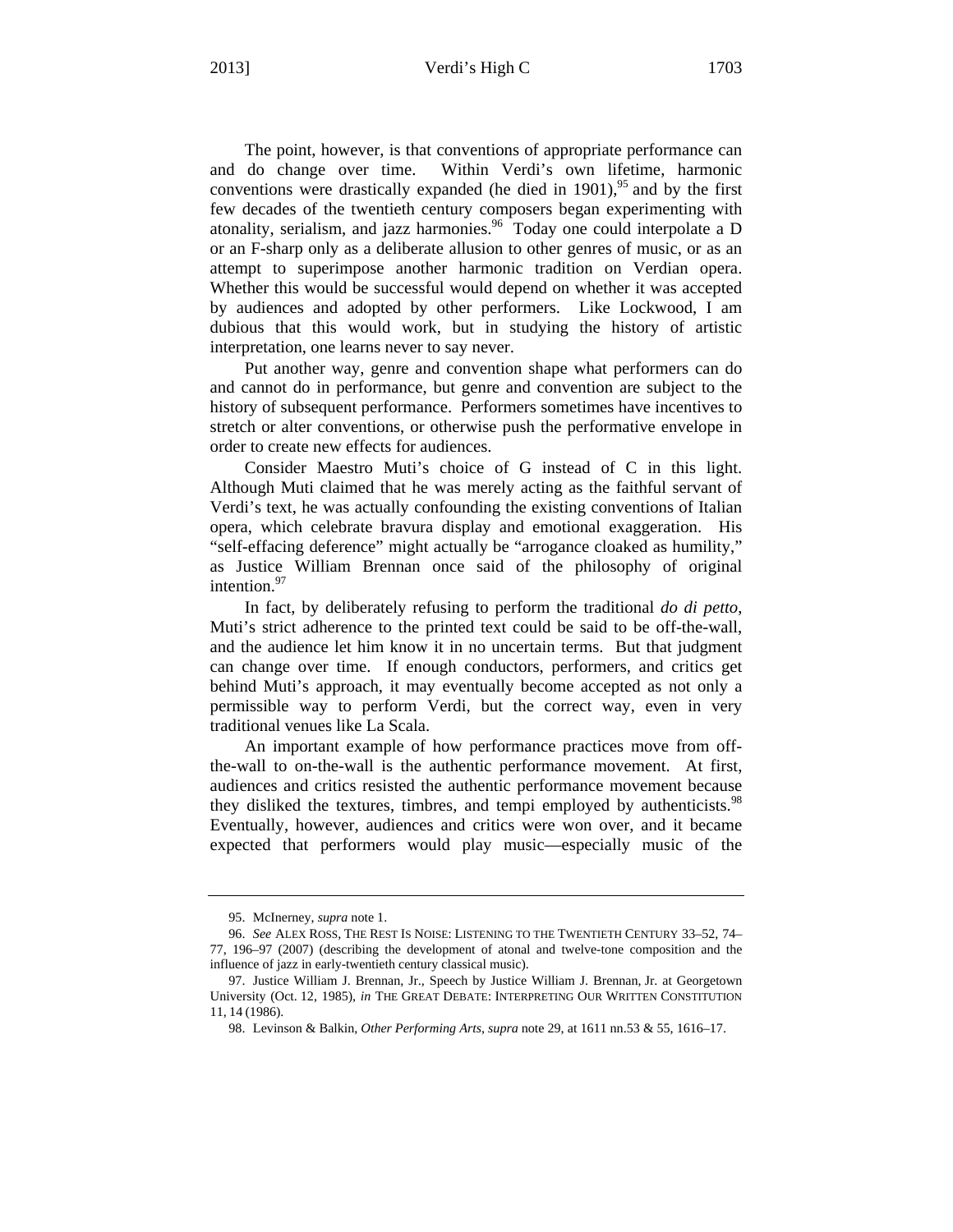Baroque and early Classical eras—using "authentic" techniques. <sup>99</sup> Conductors who continued to use large orchestras with traditional string vibrato in baroque and classical pieces were sometimes described as playing "big band" versions of the classics.<sup>100</sup>

Similar points apply to legal interpretation. Constraint in legal interpretation comes from analogous ideas of genre, convention, and canon, which are enforced by a wide range of institutions. Nevertheless, just as in musical performance, things can move from off-the-wall to on-the-wall over time. In fact, the history of American constitutional law is the history of ideas and arguments moving from off-the-wall to on-the-wall and, in some cases, becoming the new orthodoxy of a later era.<sup>101</sup>

In music, as in law, the most important factor in moving things from off-the-wall to on-the-wall is whether enough people are willing to get behind these new ideas, and whether people who are well-placed in terms of power, position, and influence are willing to put their resources and reputations behind them.102 The constitutional arguments of the gay rights movement took many years to be taken seriously. In 1986, Justice Byron White dismissed as off-the-wall the idea that the Constitution prevented states from imprisoning people for same-sex relations: "[T]o claim that a right to engage in such conduct is 'deeply rooted in this Nation's history and tradition' or 'implicit in the concept of ordered liberty' is, at best, facetious."<sup>103</sup> At that point, the modern gay rights movement (measured

<sup>99.</sup> *Id.* at 1611.

<sup>100.</sup> *See, e.g.*, MARCH ET AL., *supra* note 48, at 698 (describing Sir Colin Davis's performances of Mozart symphonies as "big-band Mozart" that "reflect little or no influence from period performance").

<sup>101.</sup> *See* BALKIN, *supra* note 73, at 12, 61, 69–70, 88, 119, 177–83 (2011) (explaining the importance of the ideas of off-the-wall and on-the-wall constitutional arguments to constitutional change).

<sup>102.</sup> *See id.* at 88. As I have explained elsewhere:

Law, and especially constitutional law, is grounded in judgments by legal professionals about what is reasonable: these judgments include what legal professionals think is obviously correct, clearly wrong, or is a matter of dispute on which reasonable minds can disagree. But what people think is reasonable depends in part on what they think that other people think. Arguments move from off the wall to on the wall because people and institutions are willing to put their reputations on the line and state that an argument formerly thought beyond the pale is not crazy at all, but is actually a pretty good legal argument. Moreover, it matters greatly *who* vouches for the argument whether they are well-respected, powerful and influential, and how they are situated in institutions with professional authority or in institutions like politics or the media that shape public opinion. The Obama Justice Department has now officially taken the view that discrimination against homosexuals should be subjected to close judicial scrutiny, and the president has recently declared himself in favor of legalizing same-sex marriages. Together these announcements give enormous momentum to the decadeslong struggle for constitutional rights for gays and lesbians.

Jack M. Balkin, *From Off the Wall to On the Wall: How the Mandate Challenge Went Mainstream*, ATLANTIC (June 4, 2012), http://www.theatlantic.com/national/archive/2012/06/from-off-the-wallto-on-the-wall-how-the-mandate-challenge-went-mainstream/258040/.

<sup>103.</sup> Bowers v. Hardwick, 478 U.S. 186, 194 (1986).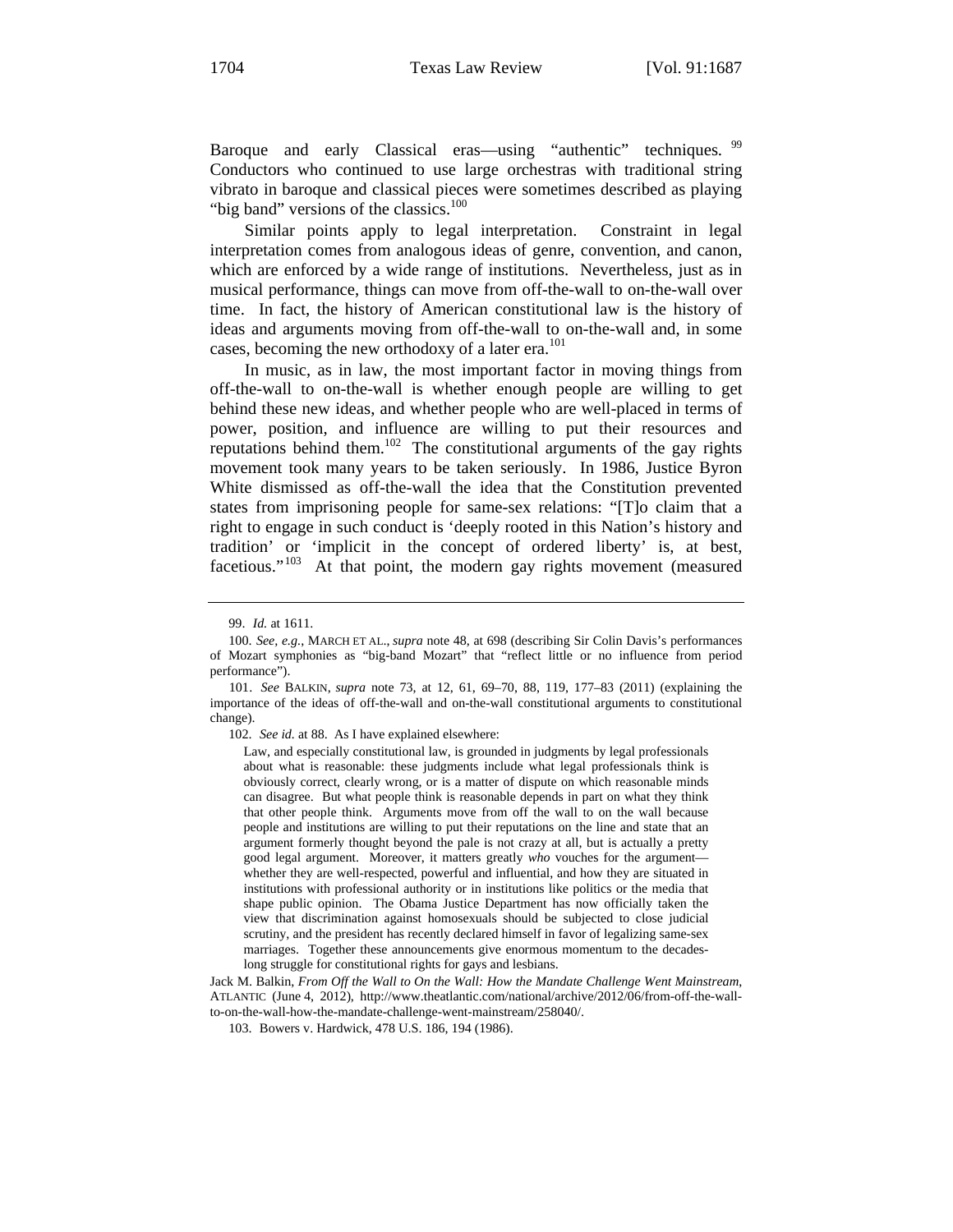from the 1969 Stonewall Riots) was only 17 years old.<sup>104</sup> Seventeen years later, however, in *Lawrence v. Texas*, 105 what was once off-the-wall had become on-the-wall. What Justice White thought facetious a majority of the Supreme Court now thought the best interpretation of the Due Process Clause.106 How did the gay rights movement succeed? It did so through gradually changing public opinion at the national, state, and local levels; through efforts at shaping popular culture; through legislative lobbying; through litigation campaigns; through decisions by gays and lesbians to publicly announce their sexual orientation and live openly; and through repeated arguments made by political, legal, cultural, and academic elites.<sup>107</sup> As more and more people in influential and powerful institutions accepted and argued for equal rights for homosexuals, these ideas became increasingly acceptable to the general public and to legal elites.

In like fashion, the success of the authentic performance movement came slowly, over time, as historically informed performers began to infiltrate and later dominate concert halls and recording studios, win over critics, and reproduce themselves in conservatories and music academies. Like the success of the gay rights movement, the success of the authentic performance movement is a Gramscian-style "march through the institutions."<sup>108</sup>

This offers us yet another way of explaining the idea that the *do di petto* is a gift from the people to Verdi. The "gift" in this case is the result of years of practice and mobilization in various institutions of power and influence that reshape musical common sense and move things from off-the-wall to onthe-wall. The result of this effort is an interpretation that now seems reasonable, obvious, or natural. What the people gave to Verdi—or to the interpretation of Verdi—was a conception of reasonableness; in the same way, what generations of social and political movements have bestowed on the Constitution is a sense of reasonableness about how to make sense of abstract or vague texts like "freedom of speech" or "equal protection of the laws."

One of the most important sources of power in shaping canon, convention, and genre is the audience. Performers generally attempt to

<sup>104.</sup> *See* WILLIAM N. ESKRIDGE, JR., GAYLAW: CHALLENGING THE APARTHEID OF THE CLOSET 15 (1999).

<sup>105. 539</sup> U.S. 558 (2003).

<sup>106.</sup> *Id.* at 578–79.

<sup>107.</sup> *See supra* note 102 and accompanying text. *See generally* LINDA HIRSHMAN, VICTORY: THE TRIUMPHANT GAY REVOLUTION (2012).

<sup>108.</sup> *See generally* ANTONIO GRAMSCI, SELECTIONS FROM THE PRISON NOTEBOOKS (Quintin Hoare & Geoffrey Nowell Smith eds. & trans., 1971) (describing the "war of position" between intellectuals). The term "march through the institutions," although often associated with Gramsci, was actually coined in the twentieth century by the German student activist Rudi Dutschke. ROGER KIMBALL, THE LONG MARCH: HOW THE CULTURAL REVOLUTION OF THE 1960S CHANGED AMERICA 15 (2000).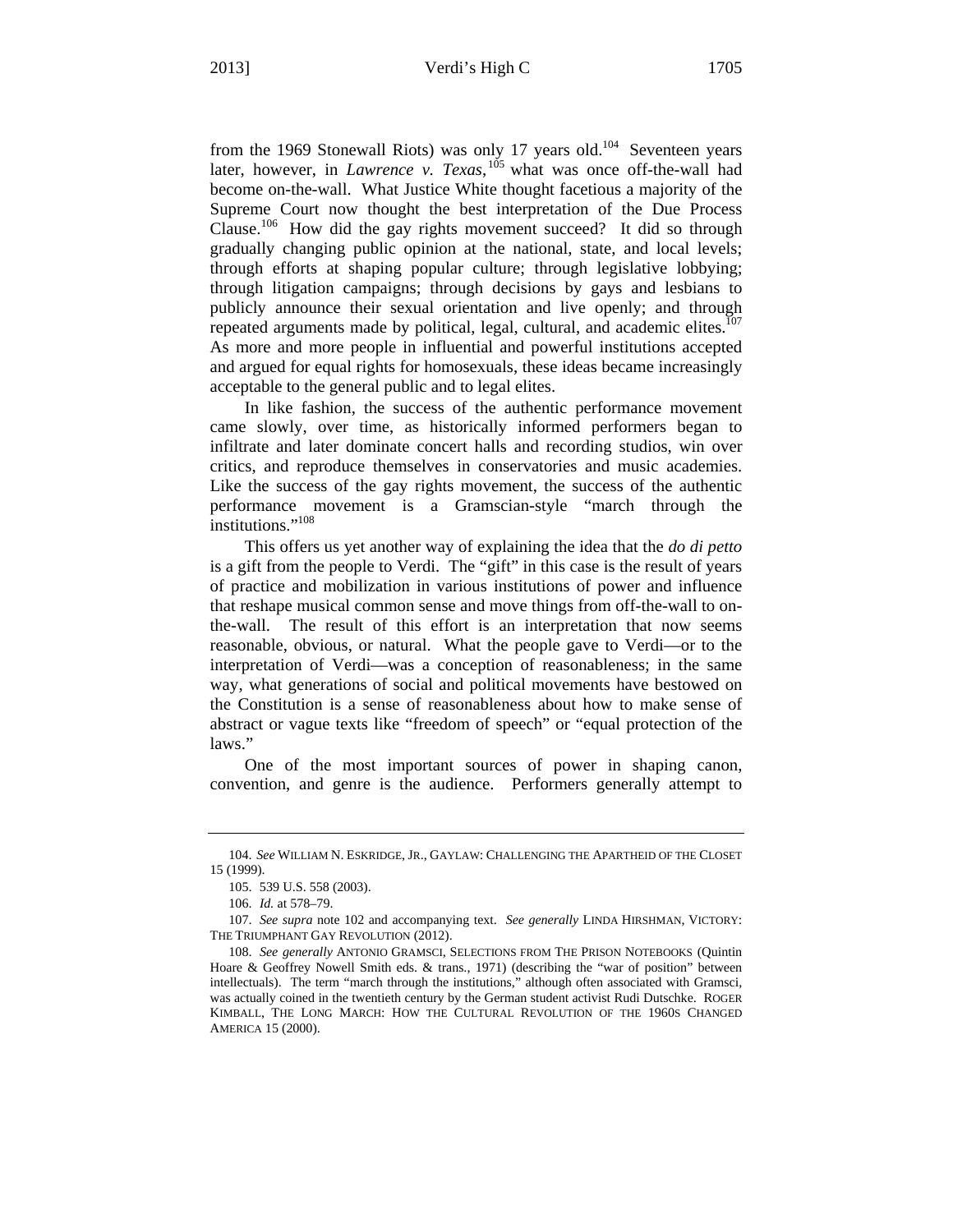influence and communicate with their audiences; if audiences don't like what performers do, it undermines their ability to perform.

The important point is that the audience that happens to be at La Scala at a particular moment is not the only one that matters for shaping the conventions of performance. Perhaps Maestro Muti may not care much for the people in the balconies—indeed, he rebuked them—but there are other audiences about which he cares deeply. Just as there can be multiple authors and multiple performers, there can also be multiple audiences, in different places and at different times, each of whom may place duties, expectations, or constraints on the performer. Audiences exist in institutions, and their views are mediated by these institutions. When we talk about the role of the audience in shaping performance, then, we are really talking about the role of institutions that affect performance and before which performance occurs.

First, audiences may be differentiated by *time* or *space*: When Riccardo Muti conducts at La Scala, his performance may be recorded for later audiences, who may listen or watch it in many different places, and in many different situations—in a movie theatre, sitting at home, or driving in a car. The creation of technologies for recorded performance in the twentieth century greatly multiplied the number of potential audiences for any single performance.

Second, audiences may be differentiated by *expertise*. Muti's performance before a live audience at La Scala reaches out to laypersons who know little of opera, to professional musicians in attendance, and to the *loggionisti* who are devoted—and often critical—fans.

Third, audiences may be differentiated by *role*. The same performance may be reviewed by professional music journalists and music critics. It may be evaluated by impresarios and record companies who may want to hire Muti, Licitra, or the other performers for future concerts and recordings.

Fourth, audiences may be differentiated by their respective places in *professional culture*. Most of the members of the audience at La Scala are probably not conductors or opera singers themselves. Nevertheless, welltrained musicians often perform against the background of the expectations and judgments of other professional or professionally trained musicians. Musicians' performances may also be shaped—consciously unconsciously—by the expectations and judgments of their former teachers, by their peers, or by fellow members of the genre or the "school" of performance to which they belong. Even if these fellow professionals are not in the live audience, they nevertheless shape—sometimes subtly, sometimes profoundly—what a performer believes he or she must do, and what makes for a good, bad, or mediocre performance. Indeed, a performer may regard a standing ovation from the untutored as less important than the judgment of peers or teachers gained over decades of interaction. The internalized audience may be more powerful than the audience immediately before an interpreter.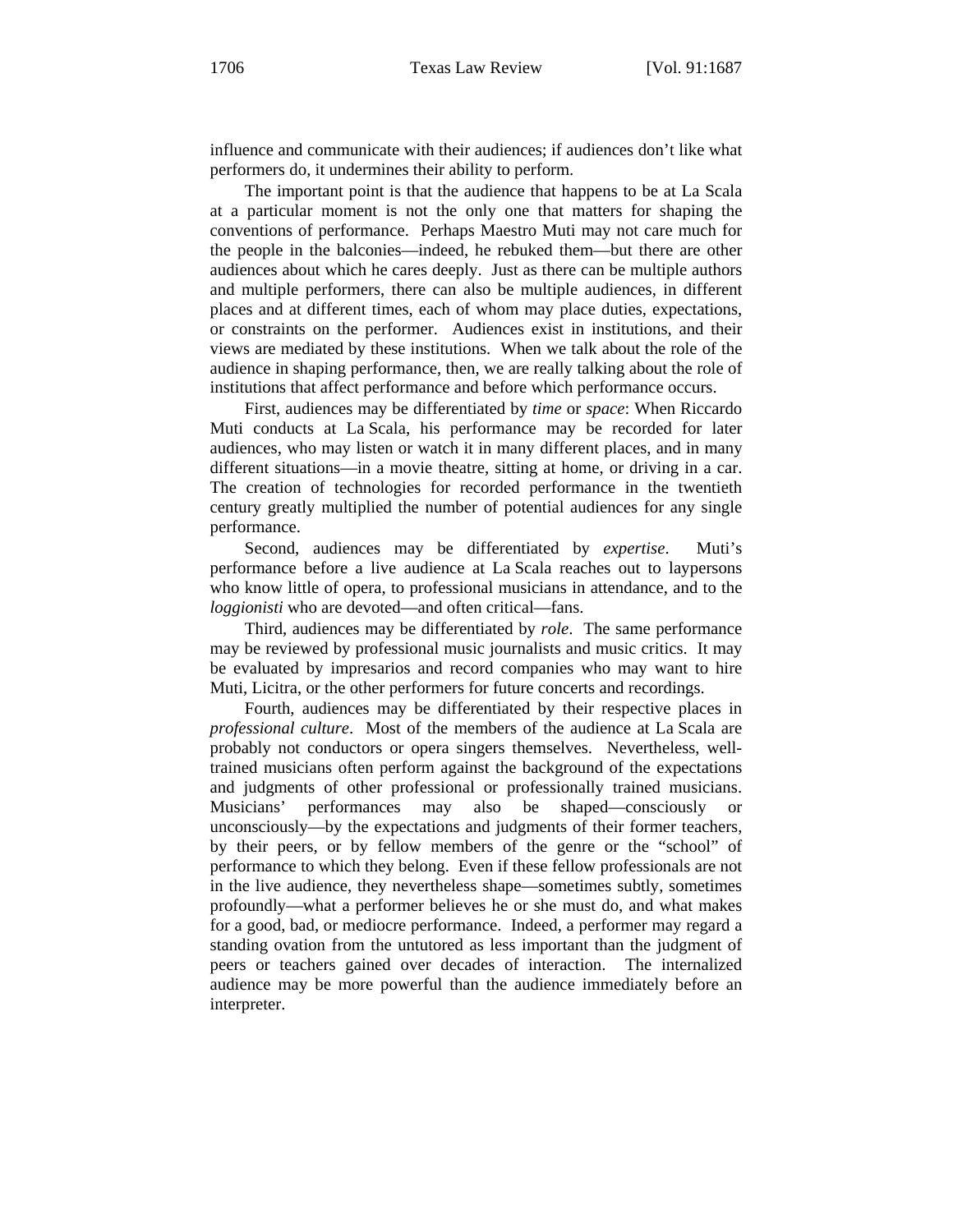## 2013] Verdi's High C 1707

As these examples demonstrate, the triangle of performance is usually embedded in *institutions*. Whether or not these institutions are salient in any particular performance, their influence is always present. An opera performance, for example, occurs in an opera house paid for by subscriptions or subsidized by taxpayers and managed by a company. The conductors and performers are conservatory-trained and owe debts of influence to teachers and colleagues. Their work is reviewed by journalists and critics, and the artists seek to attract contracts from recording companies and performance opportunities from other opera companies and musical organizations.

The relationships and duties of interpretation between author, performer, and audience, therefore, are always mediated by institutional structures, including the forms of power and the social conventions that come with them. For example, Muti's performance at La Scala either made use of or was the result of, among other things, opera companies, conservatories and apprenticeships, competitions, record companies, and the Internet/YouTube (where a version of Muti's La Scala interpretation currently appears).<sup>109</sup>

Similar points apply to the triangle of performance in law. A judge who decides a case is constrained by and responding to a wide range of influences: the appointments process, the party system, legal education and legal culture, the opinions of professional peers, and the multiple social institutions that constitute one's lived experience. (Consider, for example, how desegregation of institutions like the United States Army and Major League Baseball paved the way for *Brown v. Board of Education*.)<sup>110</sup> Conventions of interpretation and expectations about proper performance change as a result of controversies and struggles within these various institutions. This is as true for music as it is for law.

### IV. Conclusion: Performance and Canonicity

Throughout this Essay I have noted similarities between legal and musical performance, showing how these similarities arise from the fact that in law and in many performing arts performers need to interpret a text and put it into action. For that reason, both law and the performing arts feature a triangle of performance between authors, performers, and audiences, and both law and the performing arts use similar modalities of argument to legitimate the choices made by interpreters.

I close however, with an important area of difference. It concerns canonicity: the kinds of performances that participants deem mandatory or canonical, and how that canonicity is enforced through institutions.

<sup>109.</sup> Radio Televisione Italiana, *Il Trovatore*, YOUTUBE (Mar. 12, 2013), http://www.you tube.com/watch?v=6AGQeg0M28Y.

<sup>110.</sup> *See* Jack M. Balkin, *What* Brown *Teaches Us About Constitutional Interpretation*, 90 VA. L. REV. 1537, 1547 (2004) (noting the importance of Jackie Robinson's and Harry Truman's actions in shaping a political culture in which *Brown v. Board of Education* became possible).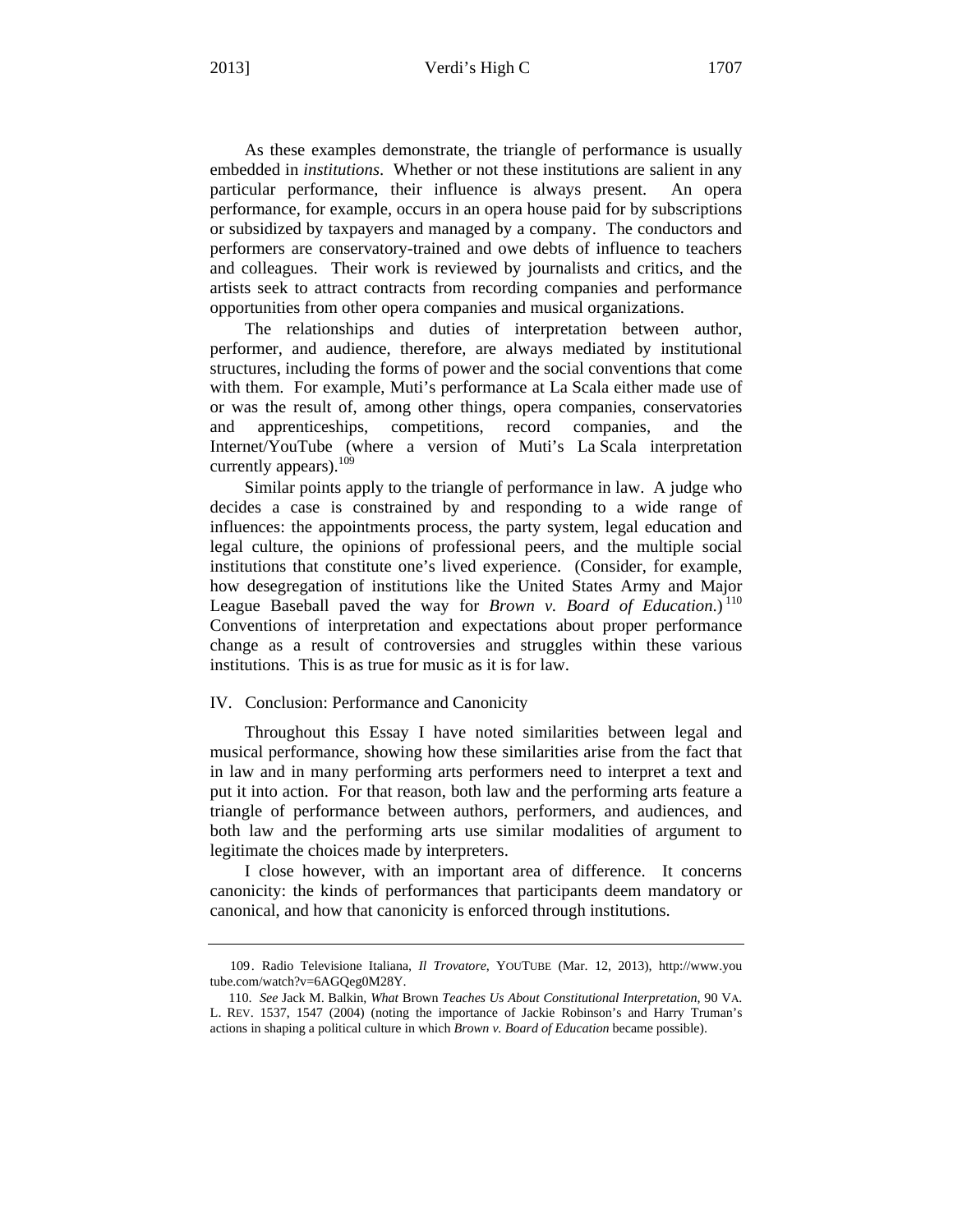First, note that it is mandatory to interpret and apply laws in a sense in which it is not mandatory to interpret artistic works like *Il Trovatore*. Conductors and opera companies do not have to perform *Il Trovatore*  (unless, that is, they are contractually obligated to do so); they can choose to perform another work instead. By contrast, laws presumptively apply to particular situations; ordinarily they must be performed if they are deemed relevant.

Second, when the Supreme Court decides a case like *Bolling v. Sharpe*, its decision is binding on all the lower courts and upon the Supreme Court itself (unless the Court overturns or limits the decision). Lower courts and the Supreme Court are supposed to follow the original decision, or at least give very good reasons why they should not. And if a lower court disobeys the interpretation of a higher court, a higher court has the right to reverse it. On the other hand, when Riccardo Muti decides that he is going to perform the G in the printed score instead of the traditional high C, his decision does not have the same effect. Nothing prevents another opera conductor from performing the high C that very same night in another opera house somewhere in the world. And if another conductor does so, there is very little that Muti can do other than criticize.

In the United States, court decisions are organized hierarchically—with higher courts able to supervise and reverse lower courts—whereas opera performances are not. Interpretations of the highest courts are canonical: They are mandatory guidelines for how lower courts should perform the law.

Indeed, rival interpretations of the Constitution are normally frowned on; the goal, if not the practical reality, is that the judicial system should converge toward a single interpretation even if this is not always realistic. In music and many other performing arts, however, it is possible to have multiple interpretations of the same work. In fact, a multiplicity of interpretations is often encouraged and admired because it allows performers to demonstrate the quality and uniqueness of their particular genius.

By contrast, a legal system like that in the United States has far less patience with idiosyncratic judges who pride themselves on showing off their talents by deciding cases in ways that no other judges would. One might argue for interpretive convergence on rule of law grounds: although in practice it may make a great deal of difference before whom a litigant appears, the ideal is that the law for each person should be the same regardless of the judge involved.

Nevertheless, this difference is not due not to inherent features of law and the performing arts, but rather to how these institutions are structured and to their governing conventions. It is certainly possible to imagine art forms in which the best performance is one that conforms as much as possible to a canonical example. Consider, for example, the desire of many